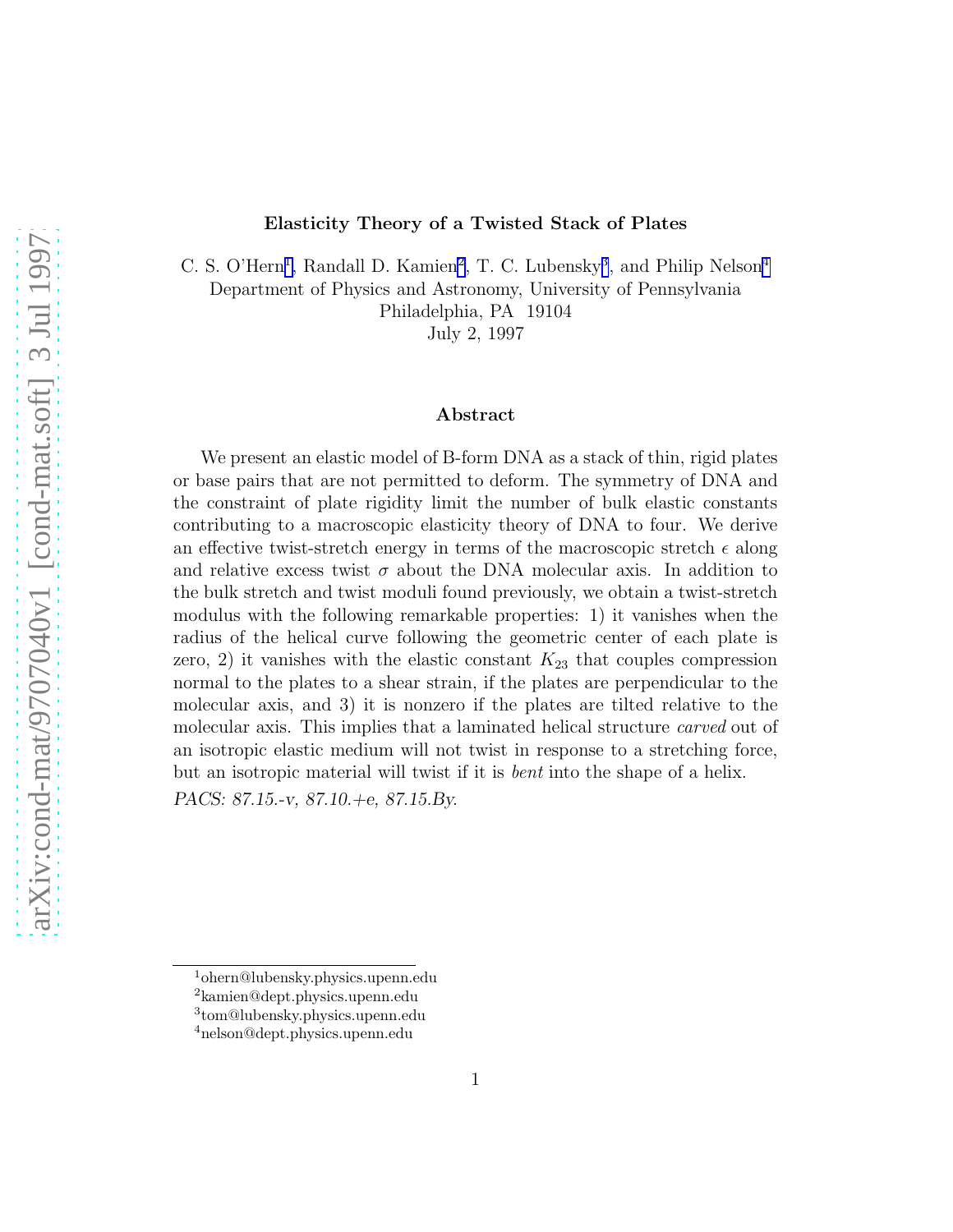### 1 Introduction

The elastic properties of DNA have become a focus of recent research[[1,](#page-15-0) [2](#page-16-0), [3](#page-16-0), [4, 5, 6\]](#page-16-0). In particular, stretching experiments on single molecules of DNA now provide a direct probe of the bending, stretching, and twisting elasticity of DNA[\[7](#page-16-0), [8, 10\]](#page-16-0). Understanding the elasticity of single molecules of DNA may be relevant *in vivo*; *e.g.*, the recA protein which is responsible for homologous recombination in bacterial mitosis has been observed to stretch and twist DNA when it is bound to the DNA molecule[[9\]](#page-16-0).

Marko and Siggia recently modeled DNA as a thin, uniform rod with a linear bending elasticity and calculated the extension of the rod as a function of the applied stretching force[\[2\]](#page-16-0). This worm-like chain model was appropriate for stretching forces  $f \ll \gamma$ , where  $\gamma \sim Ak_BT/R^2 \approx 200 \text{pN}$  is the stretch modulus,  $A \approx 50$  nm is the bend persistence length, and  $R = 1$  nm is the radius of the molecule. Forces in this regime pull on the thermal fluctuations of the molecular backbone but do not pull on the internal structure of DNA. The worm-like chain model accurately predicts the extension of the molecule to within 10% up to approximately 10 pN[[7\]](#page-16-0). Above 10 pN[\[7](#page-16-0), [8\]](#page-16-0) there are no longer thermal effects and DNA is stretched *elastically*. A strain variable  $\epsilon$  must be introduced to describe increases in the molecular length after thermally induced contour length fluctuations are fully stretched  $[2, 11, 7, 8]$  $[2, 11, 7, 8]$  $[2, 11, 7, 8]$  $[2, 11, 7, 8]$  $[2, 11, 7, 8]$  $[2, 11, 7, 8]$ .

DNA is also characterized by the degree of twist of its phosphate backbones about the central axis. Relative twist excess or deficit from a state of preferred twist is parameterized by a signed twist variable  $\sigma$ . The chiral asymmetry of DNA allows for a twist-stretch coupling between  $\sigma$  and  $\epsilon$ ; this coupling is clearly visible in the recent experiments of Strick, *et*. *al.*[\[10, 4](#page-16-0), [5\]](#page-16-0). Theoretical work has focused on calculating the extension of the molecule as function of both the applied stretching force and the applied excess twist[\[3](#page-16-0), [6, 13](#page-16-0)]. However, in this paper we investigate a more microscopic origin of the twist-stretch coupling[[14\]](#page-16-0).

We introduce a simple elastic model of B-form DNA in which the molecule is viewed as a stack of thin, rigid plates that represent base pairs and are rotated and displaced relative to each other. (See Section 3 below for a review of the geometry of B-form DNA.) The centers of mass of the plates define a helical path around a straight central line, which we call the molecular axis. The perpendicular distance from the molecular axis to the helix is called the helix axis offset. Distortion energies in this model are controlled by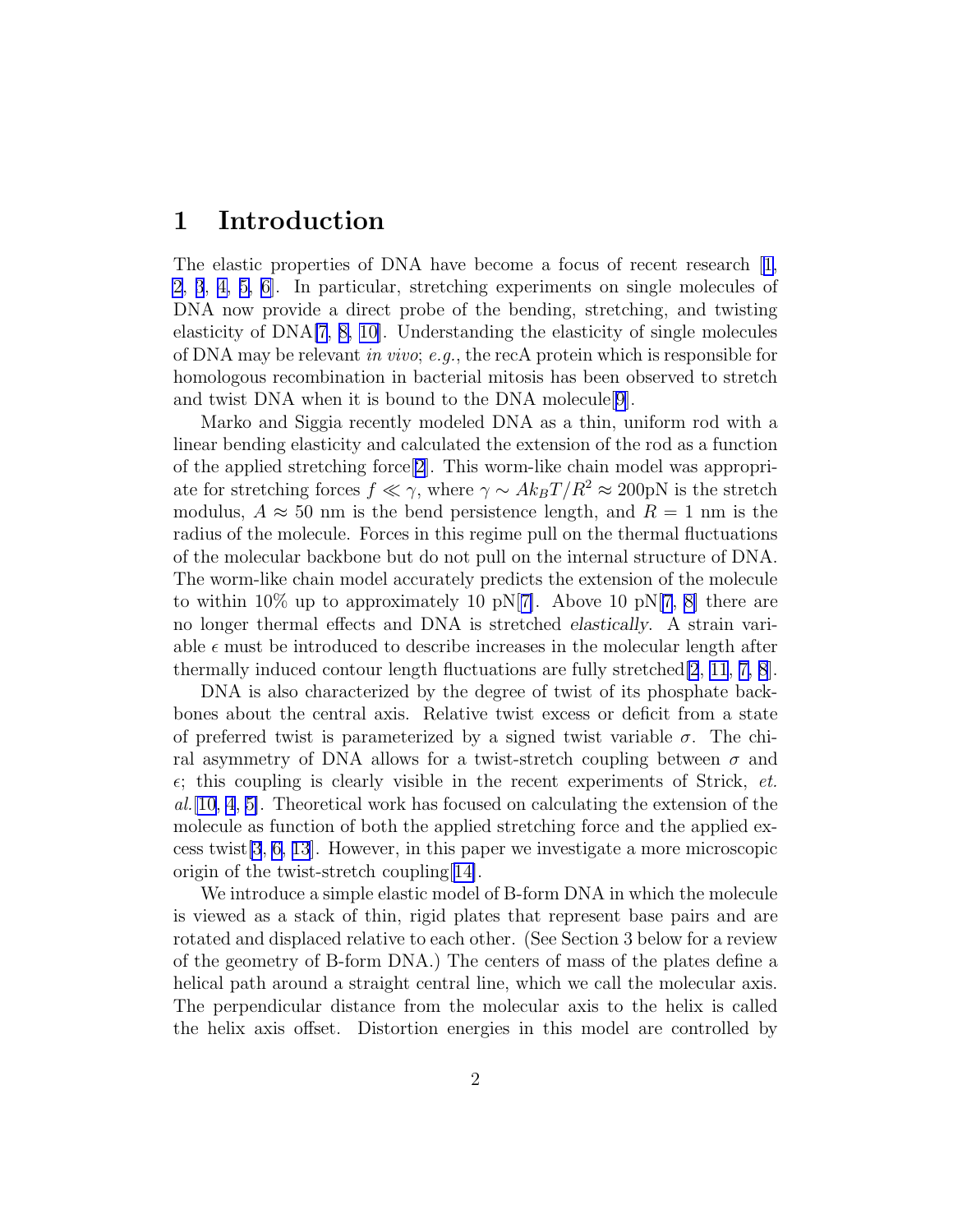an underlying continuum elastic energy with those elastic constants allowed by the anisotropic symmetry of DNA. Our model of DNA as a collection of thin, rigid plates has four contributing elastic constants coupling strains with spatial variation normal to the plates. Of particular importance is the elastic constant  $K_{23}$  coupling compression perpendicular to the plates to a shear displacement parallel to the plates.  $K_{23}$  vanishes if the phosphate backbones point in the same direction<sup>5</sup> and also vanishes in the isotropic limit in which each plate has reflection and  $C_4$  or higher symmetries.

We calculate the twist-stretch coupling in terms of its elastic constants and the small helix axis offset. We find that the twist-stretch coupling has terms linear and quadratic in the helix axis offset. The coefficient of the linear term is proportional to the elastic constant  $K_{23}$ . In the isotropic limit or when  $K_{23}$  vanishes, the twist-stretch coupling is quadratic in the helix axis offset as we calculated earlier[\[5](#page-16-0), [12](#page-16-0)] in related but simpler models.

An important simplification of our model is the constraint that the plates comprising the DNA stack are rigid and undeformable. This is equivalent to setting to infinity all elastic constants coupling the strains within a plate. We thus neglect propeller, buckle, opening, *etc*. deformations[\[16\]](#page-17-0) of individual base pairs and focus instead on inter-base pair deformations described by relative rotations (roll, tilt, and twist) and translations (slide, shift, and rise) of the base pairs[\[15, 16](#page-17-0)]. We believe this is a reasonable approximation for stretching forces in the range 1  $pN < f < 10 pN$  and relative twist excesses  $\sigma < 0.05$ .

# 2 Description of the Model

DNA is composed of base pairs connected by two oppositely-directed sugarphosphate backbones that wrap in two helices around the central molecular axis to produce the major and minor grooves. A cross-section of DNA normal to the phosphate backbones is shown in Fig[.1](#page-18-0). To construct our model for DNA, we first imagine unwinding the helix so that the phosphate backbones describe two straight, parallel paths. This unwound structure is an elastic rod characterized by an elastic constant tensor  $K_{ijkl}$  with components constrained by the symmetry of the rod. Each cross-section of the rod looks like Fig.

 ${}^{5}$ Each phosphate backbone has a particular orientation: either  $3'$ -5' or  $5'$ -3'.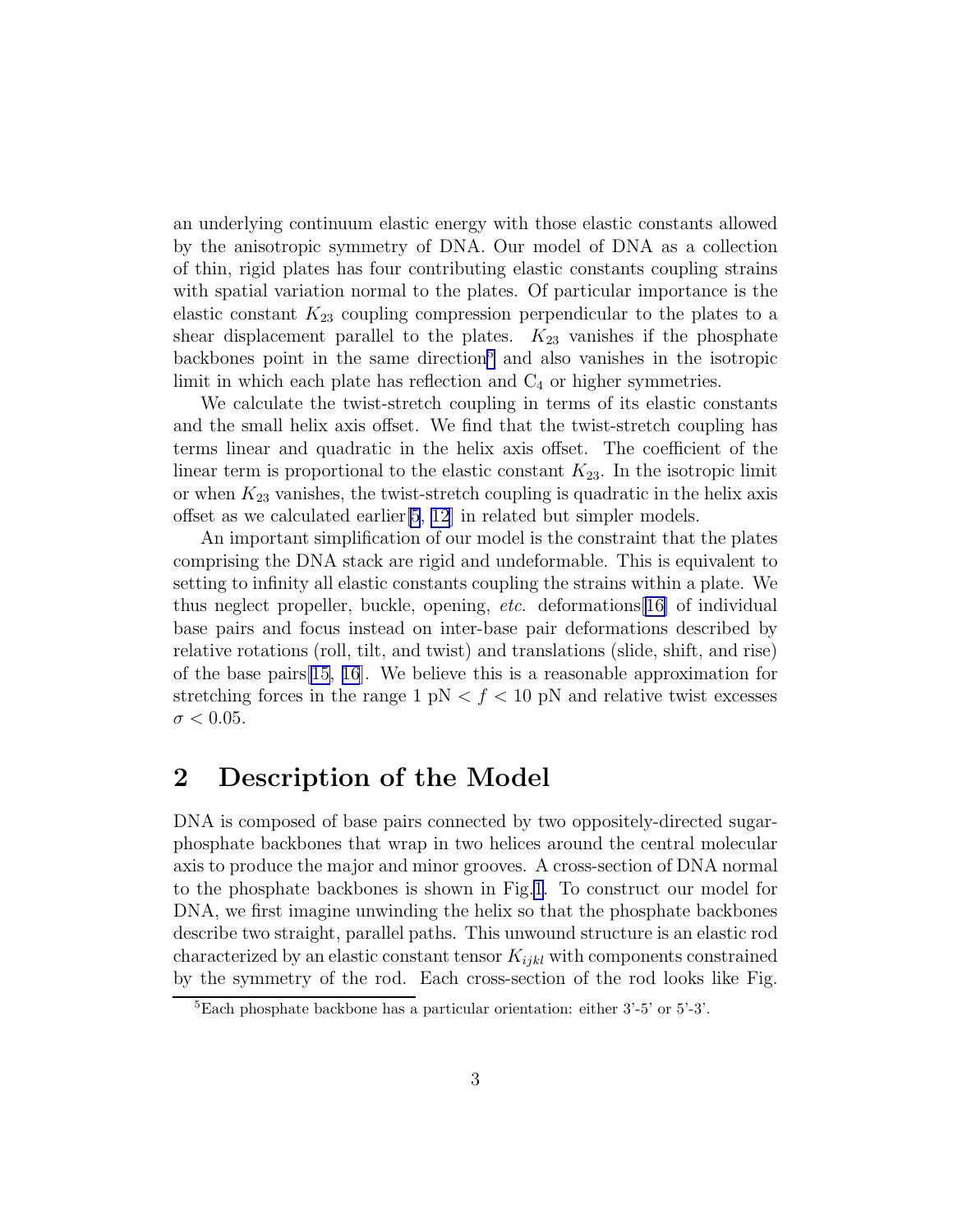[1](#page-18-0). Let the z-axis be parallel to the phosphate backbones, and let the xaxis pass through the midpoint and perpendicular to the line connecting the backbones. The only symmetry operation of this rod is a rotation through  $\pi$  about the x-axis that causes the axes to transform as  $x \to x$ ,  $y \to -y$ , and  $z \rightarrow -z$ . This symmetry allows for a maximum of 13 independent elastic constants. Our assumption of the rigid shape of each cross-section in the  $x - y$  plane eliminates from consideration all strains that require spatial derivatives with respect to x or y. Thus we need only consider the strains  $u_{zz}$ ,  $u_{zx}$ , and  $u_{zy}$  and the four elastic constants  $K_{33} = K_{zzzz}$ ,  $K_{11} = K_{zxzx}/4$ ,  $K_{22} = K_{zyzy}/4$ , and  $K_{23} = K_{zyzz}/2$  permitted by symmetry that couple these strains. The elastic constant  $K_{23}$  is allowed because the two phosphate backbones are oppositely-directed. If they were undirected or pointed in the same direction, the reflection  $y \rightarrow -y$  would be a symmetry and  $K_{23}$  would be zero. If, in addition, a rotation by  $\pi/2$ , which transforms  $x \to y$  and  $y \rightarrow -x$ , were a symmetry, there would be only two elastic constants  $K_{33}$ and  $K = K_{11} = K_{22}$ . We will refer to this case with two elastic constants as the isotropic limit. We view the cross-sectional slices as rigid plates that are coupled elastically via the elastic constants  $K_{33}$ ,  $K_{11}$ ,  $K_{22}$ , and  $K_{23}$ .

We now imagine that chiral forces inherent to DNA distort the straight rod to a helical structure in which the centers of mass of the rigid plates describe a helical path about a straight helical axis. This helical structure can be produced by displacing and rotating neighboring plates by a constant amount. We assume that chiral energies leading to a ground-state helical structure are linear in strain (*i.e* surface terms) so that the energies of distortions from the ground state are determined by the elasticity of the original untwisted rod, *i.e.*, by the elastic constants  $K_{33}$ ,  $K_{11}$ ,  $K_{22}$ , and  $K_{23}$ . In the following sections, we will derive the twist-stretch coupling in terms of these constants and the helix axis offset.

# 3 Geometry of B-Form DNA

We now consider three different ways of stacking our thin, rigid plates to create a helical model of the straight state of B-DNA. We first imagine simply twisting the plates about the long axis passing through the center of mass of the original rod to create shape I. In this shape, the geometric centers of each slice lie on top of one another, the slices are rotated about the long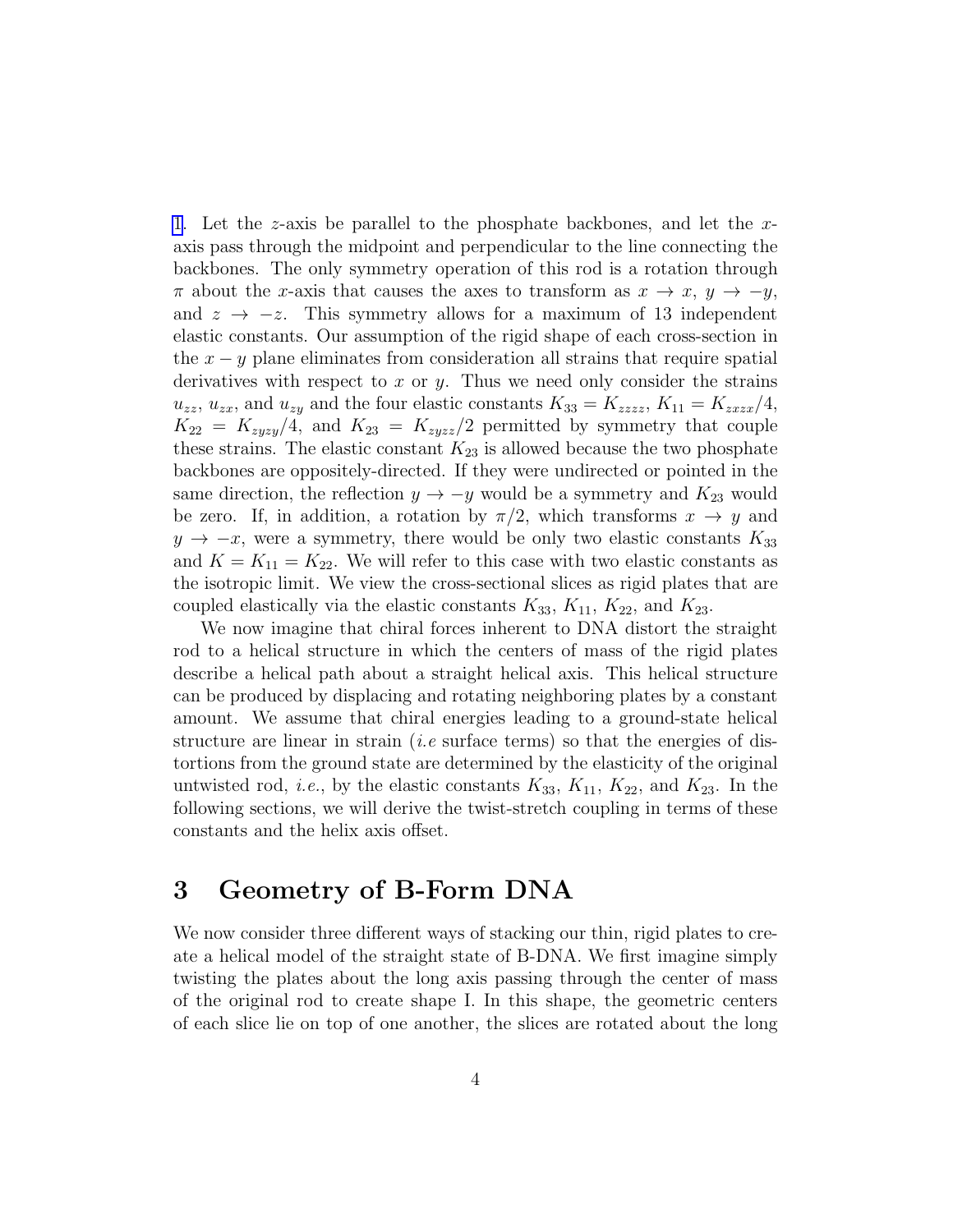axis relative to one another, and the slices remain perpendicular to the long axis. Shape II is obtained by first twisting the plates about the long axis and then removing material from the side of each plate opposite to the phosphate backbones. The line connecting the new geometric centers of each slice follows a helix. The slices remain perpendicular to the helix axis about which the geometric centers of each plate rotate. (In the discussion below we use the terms helix axis and DNA molecular axis interchangeably.) Shape III is obtained by bending the long axis of the sliced rod into a helix. The curve  $\vec{r}$ connecting the geometric centers of each plate again follows a helix, but now the plates are perpendicular to the local tangent to  $\vec{r}$  instead of the helix axis.

We note that in the unstressed state of B-form DNA the plates are roughly perpendicular to the molecular axis, and their geometric centers nearly coincide with the molecular axis[[17](#page-17-0)]. Thus to study small deformations of B-DNA, it suffices to restrict our attention to the case where shapes II and III are small perturbations of shape I. In shape II, the amount of material removed from each slice and hence the radius of the helix is small and in shape III the bend of the rod axis away from the molecular axis is also small. Shapes II and III can be described as twisted stacks of plates with small helix axis offsets. If the collection of plates has a helix axis offset, the plates are not stacked with one directly on top of the other; instead, the shift vector has a component perpendicular to the molecular axis. We will see that in our model the helix axis offset is the origin of the twist-stretch coupling.

# 4 Elasticity Theory

In what follows we will develop a long-wavelength elasticity theory for a collection of stacked, rigid plates in terms of small deviations of the shifts and rotations away from their unstressed values. We will then eliminate the shift and rotation variables in favor of the stretch along the molecular axis  $\epsilon$ and the relative excess twist about the molecular axis  $\sigma$ . This will allow us to find the bulk twist and stretch moduli in terms of four elastic constants and geometric properties of the molecule. More importantly, it will also enable us to calculate the twist-stretch coupling and determine how it scales with the small helix axis offset.

As shown in Fig. [1](#page-18-0) we inscribe on each plate a right-handed, orthonormal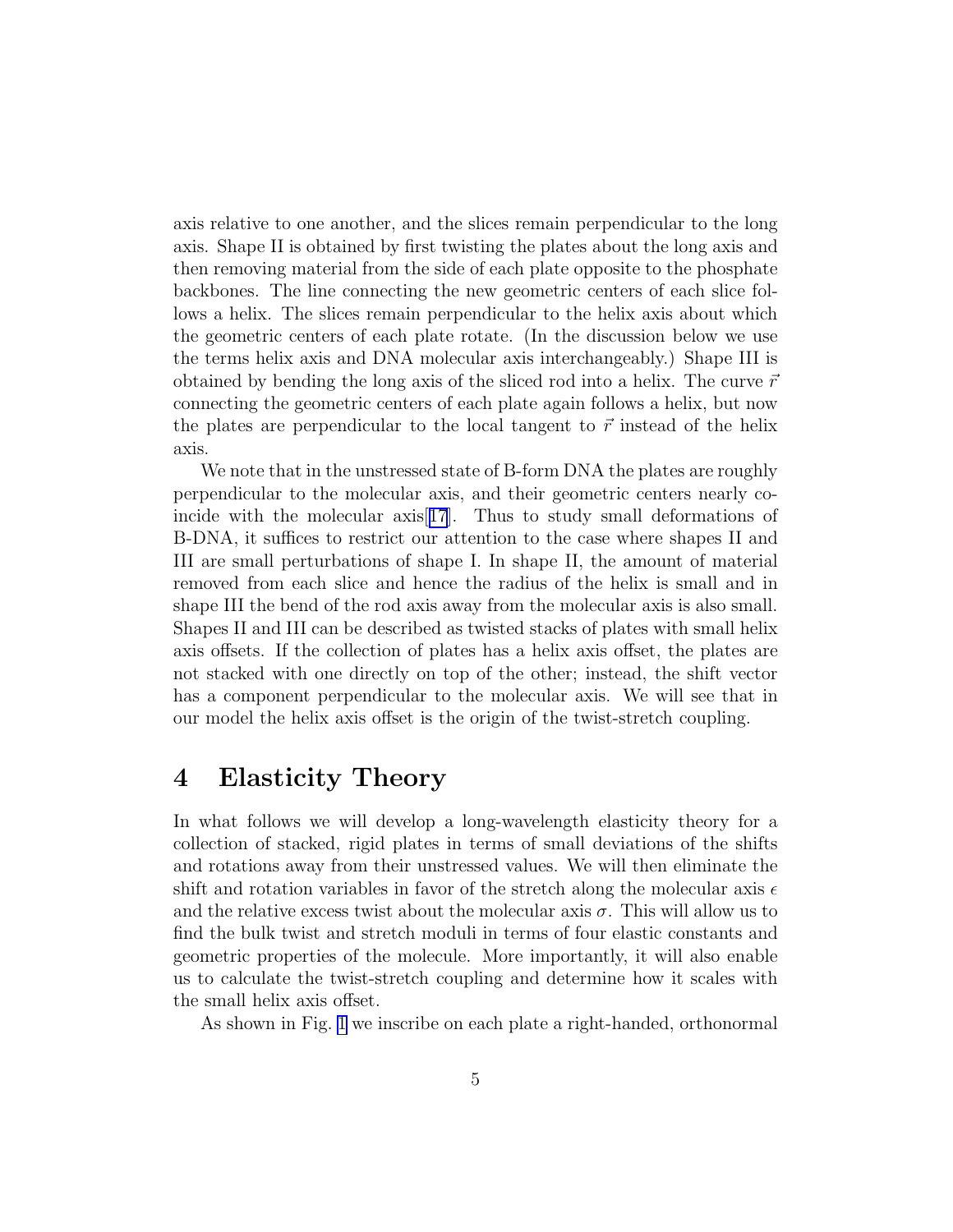<span id="page-5-0"></span>triad  $e_{\alpha}(n)$  where  $\alpha = 1, 2, 3$  and n is a unitless parameter which labels the plate. In the following, Roman indices run over Cartesian space coordinates  $(x, y, z)$  and Greek indices label the plate-fixed coordinate system (1,2,3).  $\mathbf{e}_1$ and  $e_2$  lie in the plane of the plate, and  $e_3$  is perpendicular to the plate. The coordinates on each plate are labeled by the pair  $(\eta_1, \eta_2)$  which corresponds to the point on the plate  $\eta_1\mathbf{e}_1(n) + \eta_2\mathbf{e}_2(n)$ . We must also specify the origin on each plate. We choose the origin to be the geometric center (*i.e.*, center of mass) of the plate, but this choice is arbitrary and does not affect the elasticity theory, as we will discuss in the Appendix. We can now describe the trajectory in space of the plates and the associated plate-fixed triads. We allow two sets of parameters: a vector of rotation rates  $\vec{\omega}$  and shifts  $\delta$ . We decompose  $\vec{\omega}$  and  $\vec{\delta}$  in the plate-fixed basis  $e_{\alpha}(n)$  and assume that the components  $\omega_{\alpha}$  and  $\delta_{\alpha}$  are constants independent of n.

$$
\begin{aligned}\n\vec{\omega} &= \omega_{\alpha} \mathbf{e}_{\alpha}(n) \\
\vec{\delta} &= \delta_{\alpha} \mathbf{e}_{\alpha}(n),\n\end{aligned}\n\quad \text{where } \alpha = 1, 2, 3.
$$
\n(1)

The vector of rotation rates  $\vec{\omega}$  describes the rate of change of the orientation of neighboring plates, and thus

$$
\frac{d\mathbf{e}_{\alpha}}{dn} = \vec{\omega} \times \mathbf{e}_{\alpha} = -\epsilon_{\alpha\beta\gamma}\omega_{\beta}\mathbf{e}_{\gamma},\tag{2}
$$

where  $\epsilon_{\alpha\beta\gamma}$  is the antisymmetric tensor. The second set of parameters  $\vec{\delta}$ describes the relative displacement of two neighboring plates. We choose  $\delta$ to be the relative displacement of the *origin*  $\vec{r}(n)$  of the  $(\eta_1, \eta_2)$  coordinate system. We have

$$
\frac{d\vec{r}(n)}{dn} = \vec{\delta} = \mathbf{e}_{\alpha}\delta_{\alpha}.
$$
 (3)

Note that according to our definitions  $\vec{\omega}$  is unitless and  $\vec{\delta}$  has units of length. Finally, the position in space of the point  $(\eta_1, \eta_2)$  on plate n is simply  $\vec{x}(\eta_1, \eta_2, n) = \vec{r}(n) + \eta_1 \mathbf{e}_1(n) + \eta_2 \mathbf{e}_2(n)$ . For constant  $\omega_\alpha$  and  $\delta_\alpha$ , these equations will, in general, describe a helical structure. We may solve (2) and (3) to find:

$$
\vec{r}(n) = \mathbf{e}_{\beta}(0) \left\{ n \frac{\omega_{\beta}(\vec{\delta} \cdot \vec{\omega})}{\omega^2} + \left(\delta_{\beta} - \omega_{\beta} \frac{(\vec{\delta} \cdot \vec{\omega})}{\omega^2} \right) \frac{\sin(|\vec{\omega}|n)}{|\vec{\omega}|} + \frac{\epsilon_{\beta\alpha\gamma}\delta_{\alpha}\omega_{\gamma}}{\omega^2} \cos(|\vec{\omega}|n) \right\},\tag{4}
$$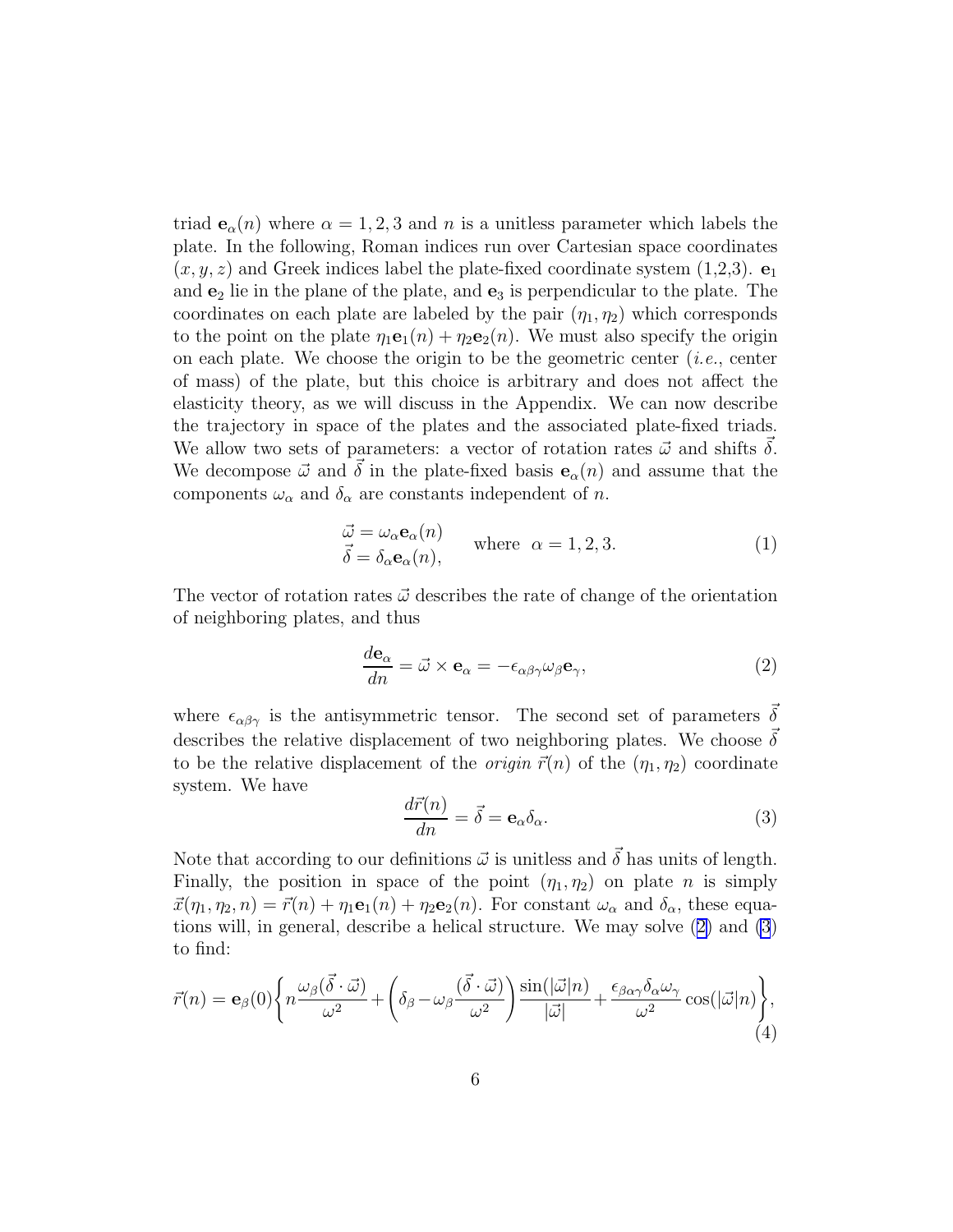Table 1: Geometric Properties of Several Helices

<span id="page-6-0"></span>

| Shape       |                         | $\vec{\omega}$          | Helix Axis Offset                               | Pitch/ $2\pi$                              |
|-------------|-------------------------|-------------------------|-------------------------------------------------|--------------------------------------------|
|             | $(0,0,\delta_3)$        | $(0,0,\omega_3)$        |                                                 | $\delta_3/\omega_3$                        |
| $\rm{II}^-$ | $(0,\delta_2,\delta_3)$ | $(0, 0, \omega_3)$      | ስ∍                                              | $\delta_3/\omega_3$                        |
| Ш           | $(0,0,\delta_3)$        | $(0,\omega_2,\omega_3)$ | $\omega_2\delta_3/\sqrt{\omega_2^2+\omega_3^2}$ | $\delta_3\omega_3/(\omega_2^2+\omega_3^2)$ |

with $\omega^2 = \omega_\alpha \omega_\alpha$ . Examination of ([4\)](#page-5-0) shows that the geometric center moves on average in the direction  $\mathbf{e}_{\beta}(0)\omega_{\beta}/|\vec{\omega}|$  and traces out a helix with helix axis offset  $r = |\vec{\omega} \times \vec{\delta}|/|\vec{\omega}|$  and pitch  $p = 2\pi \vec{\delta} \cdot \vec{\omega}/\omega^2$ . The shift vector, rotation vector, helix axis offset, and pitch are listed in Table 1 for each of the three shapes of B-form DNA we are considering.

In a deformed state, the displacement and rotation rates change to  $\vec{\delta}'$  =  $\vec{\delta} + \vec{\Delta}(n)$  and  $\vec{\omega}' = \vec{\omega} + \vec{\Omega}(n)$  and define new positions  $\vec{x}'(\eta_1, \eta_2, n)$  for points on plate  $n$ . Our goal is to calculate the energy of this deformed state relative to the equilibrium helical state to second order in the small parameters  $\Delta$ and  $\Omega$ , which can in general depend on  $n$ . We consider plates of thickness  $\delta n$  and calculate the energy in the deformed state of each plate to order  $\delta n$ , ignoring terms of order  $(\delta n)^2$  or higher. We then sum over all plates to obtain the total energy of the rod. Since the energy of each plate is proportional to  $\delta n$ , the sum over all plates can be converted into an integral over n.

The energy of the nth plate will depend on the values of  $\Delta$  and  $\Omega$  at n and, to the order we consider, *not* on their derivatives with respect to n. The energy of each plate will be the same function of  $\Delta$  and  $\Omega$  for every n, so we need only calculate the energy of a single reference plate. Our elastic theory provides us with distortion energies of the reference plate as a function of the strains  $u_{ij} = \frac{1}{2}$  $\frac{1}{2}(\partial_i u_j + \partial_j u_i)$   $(i, j = x, y, z)$ , where  $\vec{u} = \vec{x}' - \vec{x}$  is the displacement variable and  $x,y$ , and  $z$  are the Cartesian coordinates of the reference plate. By a suitable choice of orientation we may take  $e_1 = \hat{x}$ ,  $\mathbf{e}_2 = \hat{y}$ , and  $\mathbf{e}_3 = \hat{z}$  for the plate of interest. The free energy for a single plate with thickness  $\delta z$  is (in units of  $k_BT$ ):

$$
\frac{F_{\text{plate}}}{k_B T} = \frac{1}{2} \int_{z}^{z + \delta z} \int dx dy dz \ K_{ijkl} u_{ij} u_{kl}.
$$
 (5)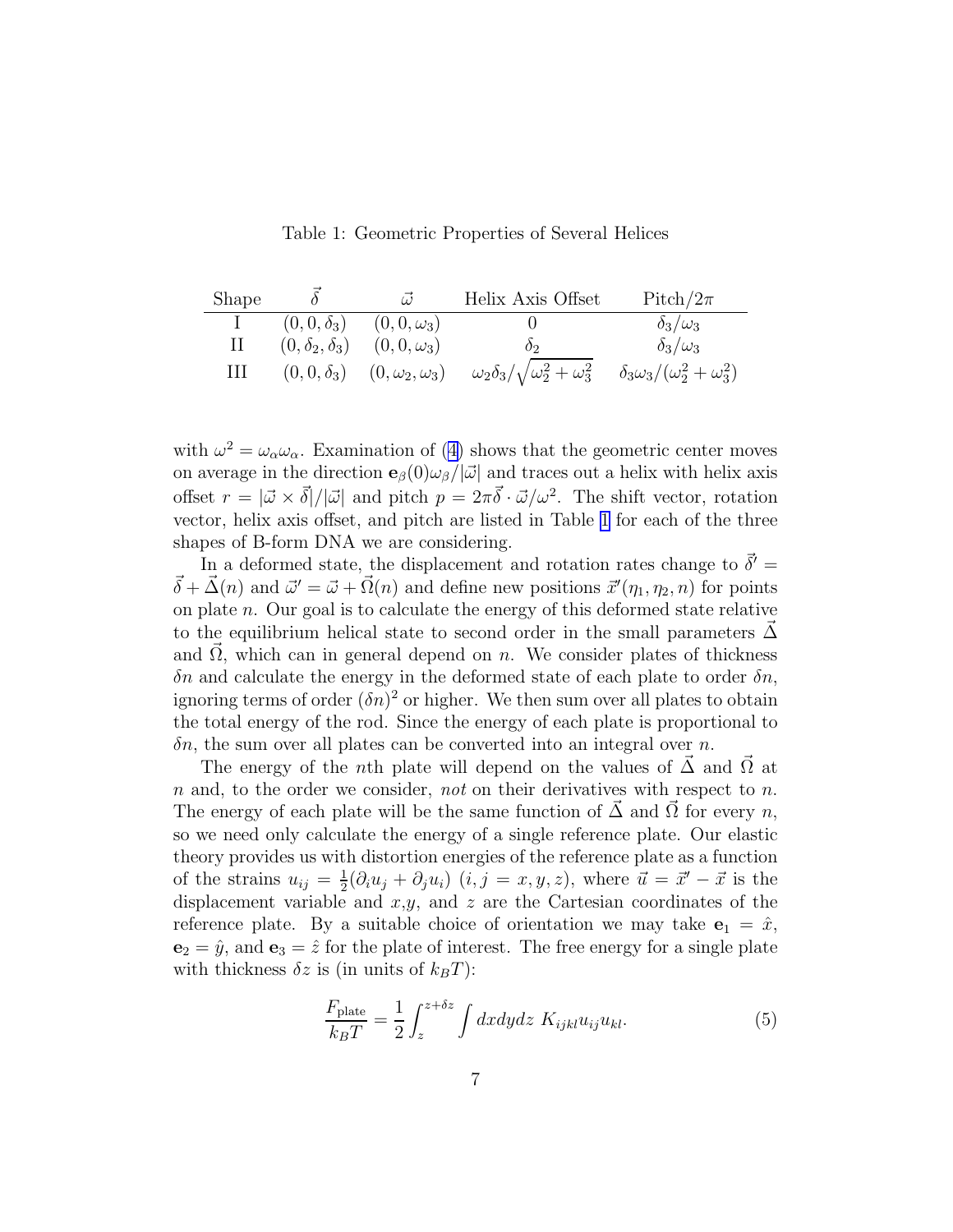<span id="page-7-0"></span>Our goal is to express this energy as a function of  $\vec{\Delta}$  and  $\vec{\Omega}$  and change integration variables from x, y, and z to  $\eta_1$ ,  $\eta_2$ , and n. The Jacobian relating the two coordinate systems is found by taking  $\eta_{\alpha}$  and n derivatives of  $\vec{x}(\eta_1, \eta_2, n)$  and remembering that  $\mathbf{e}_{\alpha} \cdot \mathbf{e}_{\beta} = \delta_{\alpha\beta}$ .

$$
dxdydz = |\delta_3 + \epsilon_{3\beta\gamma}\omega_\beta\eta_\gamma|d\eta_1d\eta_2dn. \tag{6}
$$

To calculate the strain tensor  $u_{ij}$  we must take the derivatives of  $\vec{u}(\eta_1, \eta_2, n)$ with respect to  $\eta_{\alpha}$  and n and then relate these coordinates to Cartesian coordinates x, y, and z fixed on the plate. Since the derivatives of  $u_i$  with respect to  $\eta_{\alpha}$  only include terms proportional to  $\delta n$ , the only derivatives in the strain tensor contributing to the total free energy in([5\)](#page-6-0) are those in the *n*-direction. We therefore only need to calculate  $d\vec{u}/dn$ . Using the equations ofmotion, ([2\)](#page-5-0) and ([3\)](#page-5-0), and the expression for  $\vec{x}(\eta_1, \eta_2, n)$ , we have to linear order in  $\Omega_{\alpha}$  and  $\Delta_{\alpha}$ 

$$
\frac{d\vec{u}(\eta_1, \eta_2, n)}{dn} = \mathbf{e}_{\alpha} \Big[ \Delta_{\alpha} + \epsilon_{\alpha\beta\gamma} \Omega_{\beta} \eta_{\gamma} \Big] + (\delta_{\alpha} + \epsilon_{\alpha\beta\gamma} \omega_{\beta} \eta_{\gamma}) \Big[ \mathbf{e}_{\alpha}^{\prime} - \mathbf{e}_{\alpha} \Big]. \tag{7}
$$

We can neglect the last terms in (7) since they also are proportional to  $\delta n$ . (We note that deformations of the base pairs can be included if we retain these  $\delta n$  contributions.)

We choose the slab at  $n$  to have its internal triad point along a Cartesian coordinate system  $(x, y, z)$  fixed on the plate with the z-direction aligned with  $e_3$  and the x- and y-directions aligned with  $e_1$  and  $e_2$  respectively. To leading order in  $\Omega_{\alpha}$  and  $\Delta_{\alpha}$ , the only relevant components of the strain tensor come from the derivatives

$$
\partial_z u_i = \frac{\partial u_i}{\partial n} \frac{\partial n}{\partial z} = (\Delta_i + \epsilon_{ijk}\Omega_j \eta_k)/\delta_3,
$$
\n(8)

where  $\partial n/\partial z = 1/\delta_3$  for the three shapes we are considering. In (8) the sums over  $\alpha$ ,  $\beta$ , and  $\gamma$  have been replaced by sums over i, j, and k because we chose the body-fixed coordinates to be along  $(x, y, z)$ . We have now reduced the number of effective elastic constants from 13 to 4 since only  $z$  derivatives contribute to the free energy. The free energy of a single plate in terms of the strains  $\vec{\Delta}$  and  $\vec{\Omega}$  and the coordinates  $\eta_1, \eta_2$ , and n is:

$$
\frac{F_{\text{plate}}}{k_B T} = \int_n^{n+\delta n} dn \int d^2 \eta \, \frac{|\delta_3 + \epsilon_{3\beta\gamma}\omega_\beta\eta_\gamma|}{2\delta_3^2} \Big\{ K_{ij} (\Delta_i + \epsilon_{ilm}\Omega_l\eta_m) (\Delta_j + \epsilon_{jkn}\Omega_k\eta_n) \Big\},\tag{9}
$$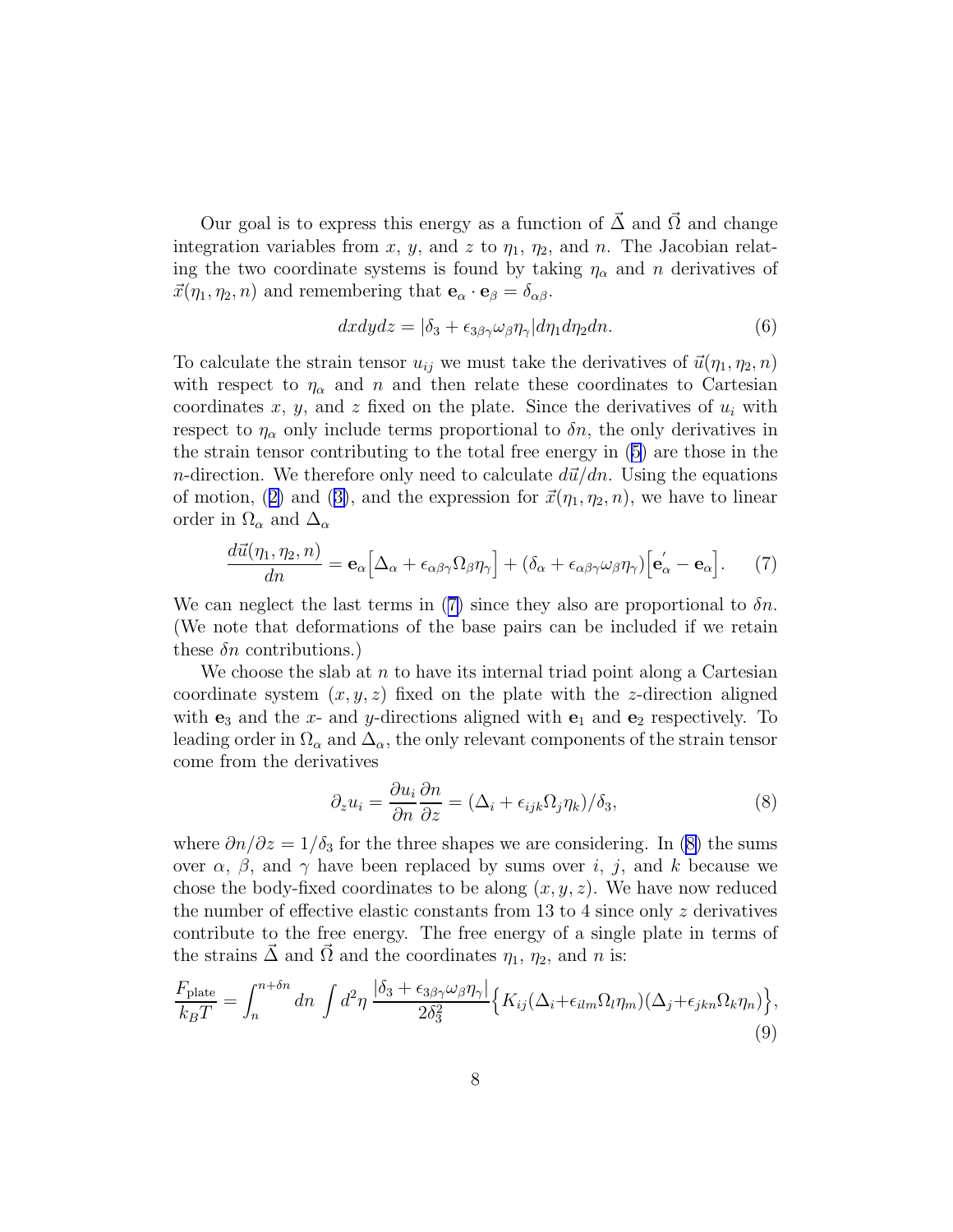where  $K_{ij}$  is related to  $K_{ijkl}$  by

$$
K_{ij} = \begin{cases} \frac{1}{4}K_{zizj} & i = j = x \text{ or } i = j = y\\ \frac{1}{2}K_{zizj} & i = y, j = z\\ K_{zizj} & i = j = z. \end{cases}
$$
(10)

We see that our elasticity theory of DNA as a stack of thin, rigid plates has four contributing elastic constants,  $K_{xx}$ ,  $K_{yy}$ ,  $K_{yz}$ , and  $K_{zz}$ . Below we will refer to these elastic constants as  $K_{11}$ ,  $K_{22}$ ,  $K_{23}$ , and  $K_{33}$ , respectively, since the plate-fixed axes rotate in space as we move along the helical stack. We note that an isotropic theory has only two contributing constants,  $K =$  $K_{11}/2 = K_{22}/2$  and  $K_{33}$ . The total free energy for the collection of plates is obtained by adding up the contributions to the free energy from each plate. The total free energy will have the same form as([9\)](#page-7-0) with the Cartesian indices on the strains  $(x, y, z)$  replaced by the plate-fixed indices  $(1, 2, 3)$ .

#### 5 DNA Effective Free Energy

We now sum up the contributions from all slices and do the integrals over  $\eta_1$ and  $\eta_2$  in ([9\)](#page-7-0) to get an effective theory for the DNA molecule. Before we actually do this, we will make some further simplifications and approximations. We first use the fact that under the DNA symmetry operation  $\eta_2$ switches sign and hence all moments odd in  $\eta_2$  are zero:  $\langle \eta_2 \rangle = \langle \eta_1^m \eta_2 \rangle = 0$  $(m = 1, 2, 3, ...)$  where  $\langle \cdot \rangle \equiv \mathcal{A}^{-1} \int d^2 \eta (\cdot)$  and  $\mathcal{A}$  is the cross sectional area in the  $\eta_1 - \eta_2$  plane. We also locate the origin of each plate at its geometric center so that  $\langle \eta_1 \rangle = 0$ .

In the unstressed configuration of B-form DNA the base pairs make an angle of close to  $\pi/2$  with the molecular axis[\[17](#page-17-0)]. We therefore take  $\omega_{1,2} l_0 \ll$  $\delta_3$  where  $\delta_3 \approx 3.4$  Å is the axial rise of the base pairs. In addition, the geometric centers of the plates are roughly located on the molecular axis[[17](#page-17-0)]; we therefore also assume  $\delta_{1,2}/\delta_3 \ll 1$ . We will characterize the unstressed straight state of B-DNA by two known macroscopic parameters (the axial rise  $\delta_3$  and the twist rate of the plates about the molecular axis  $\omega_3 = 2\pi \delta_3/l_0 \approx$ 0.63 rad) and two unknown microscopic parameters  $(\delta_2 \text{ and } \omega_2)$ . In what follows we will assume that  $\delta_2/\delta_3$ ,  $\omega_2/\omega_3$ , and the second moments  $\langle \eta_1^2 \rangle / l_0^2$ and  $\langle \eta_2^2 \rangle / l_0^2$  are small and work to quadratic order in these quantities.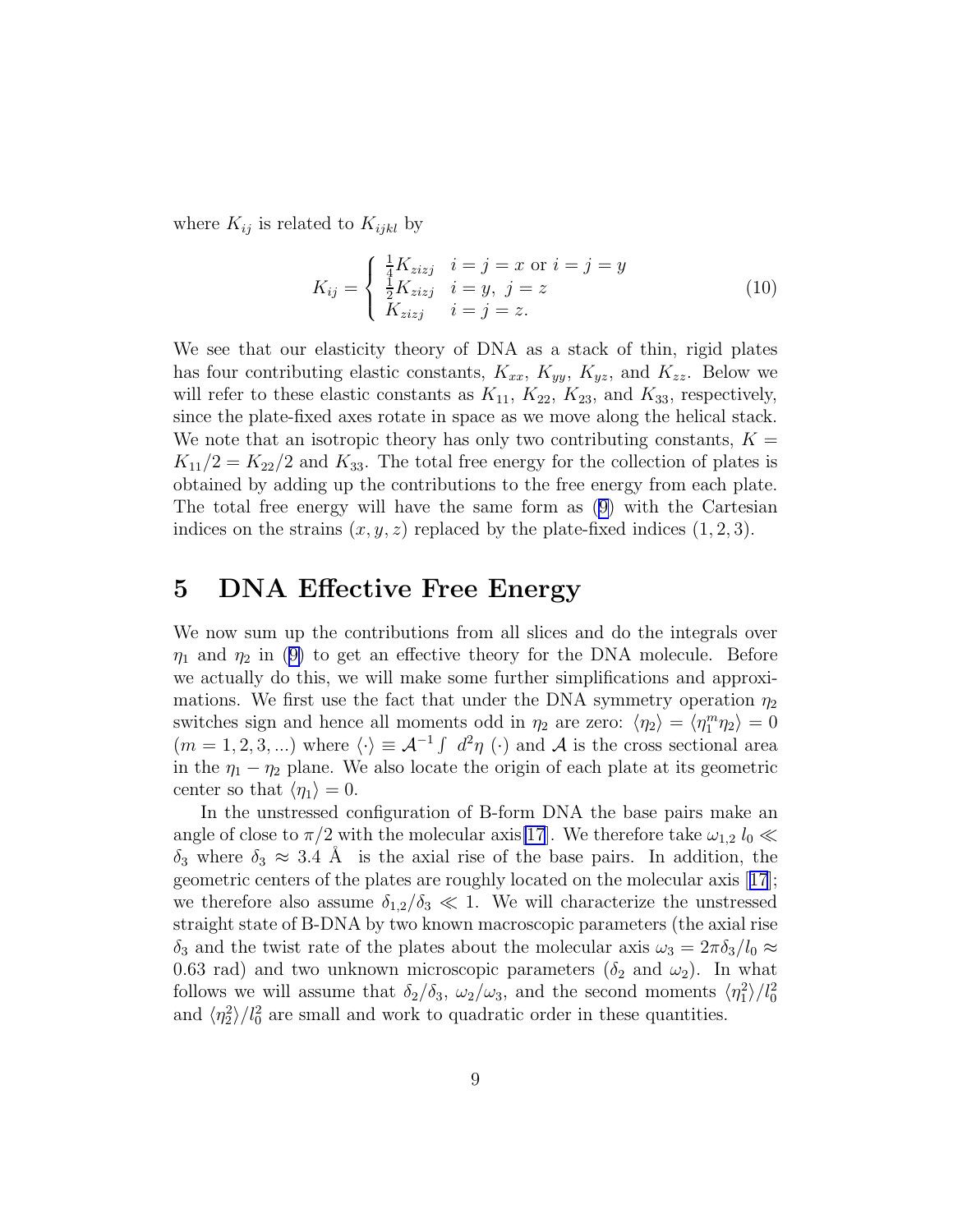<span id="page-9-0"></span>The effective free energy is given below in units of  $k_BT$ . We neglect the  $\omega_2$  contribution arising from the Jacobian in [\(9](#page-7-0)) since it yields terms that are third order in  $\omega_2/\omega_3$ ,  $\langle \eta_1^2 \rangle / l_0^2$ , and  $\langle \eta_2^2 \rangle / l_0^2$ . Including these terms does not alter our findings below for the twist-stretch coupling:

$$
\frac{F_{\text{DNA}}}{k_B T} = (\mathcal{A}/2\delta_3) \int dn \left\{ K_{11} \Delta_1^2 + K_{22} \Delta_2^2 + K_{33} \Delta_3^2 + K_{33} \langle \eta_2^2 \rangle \Omega_1^2 + K_{33} \langle \eta_1^2 \rangle \Omega_2^2 + \left( K_{11} \langle \eta_2^2 \rangle + K_{22} \langle \eta_1^2 \rangle \right) \Omega_3^2 - 2K_{23} \langle \eta_1^2 \rangle \Omega_2 \Omega_3 + 2K_{23} \Delta_2 \Delta_3 \right\}.
$$
 (11)

We note from (11) that the elastic constant  $K_{33}$  acts as a stretch modulus and a bend modulus.

### 6 Twist-Stretch Coupling

Motivated by recent stretching experiments on torsionally constrained single molecules of DNA[[10\]](#page-16-0), we rewrite (11) in terms of the relative overtwist  $\sigma$ about the molecular axis and the relative stretch  $\epsilon$  along the molecular axis. To accomplish this we must first find  $\epsilon$  and  $\sigma$  in terms of the rotation and shift variables  $\Omega_i$  and  $\Delta_i$ . After we incorporate  $\epsilon$  and  $\sigma$  into (11), we minimize over the remaining unconstrained variables. This gives us the twist-stretch energy in terms of the elastic constants  $K_{ij}$  and the geometric parameters of the DNA helix. We can then identify the stretch modulus  $B$ , the twist modulus  $C$ , and the twist-stretch modulus  $D$ . We note that this twiststretch energy neglects the effects of thermal fluctuations; these effects have been studied recently[\[6](#page-16-0), [13](#page-16-0)].

We now derive the twist-stretch coupling for the three shapes shown in Table [1](#page-6-0) by considering the general case  $\omega_2, \delta_2 \neq 0$  and then neglecting  $\omega_2 \delta_2$ cross terms. The unstressed configuration is therefore  $\vec{\omega} = (0, \omega_2, \omega_3)$  and  $\vec{\delta} = (0, \delta_2, \delta_3)$ . Each of the three equilibrium shapes mentioned previously can be obtained from this parameterization, for instance, shape II is generated by taking  $\delta_2 \neq 0$  and  $\omega_2 = 0$ . We define the stretch along the molecular axis as the relative deviation in the extension  $L$  along the molecular axis from its unstressed value  $L_0$ ,

$$
\epsilon = \frac{L}{L_0} - 1.\tag{12}
$$

To find  $\epsilon$  in terms of  $\Delta_i$  and  $\Omega_i$  we must determine the extension L from ([4\)](#page-5-0). We see that each base pair step increases the extension by an amount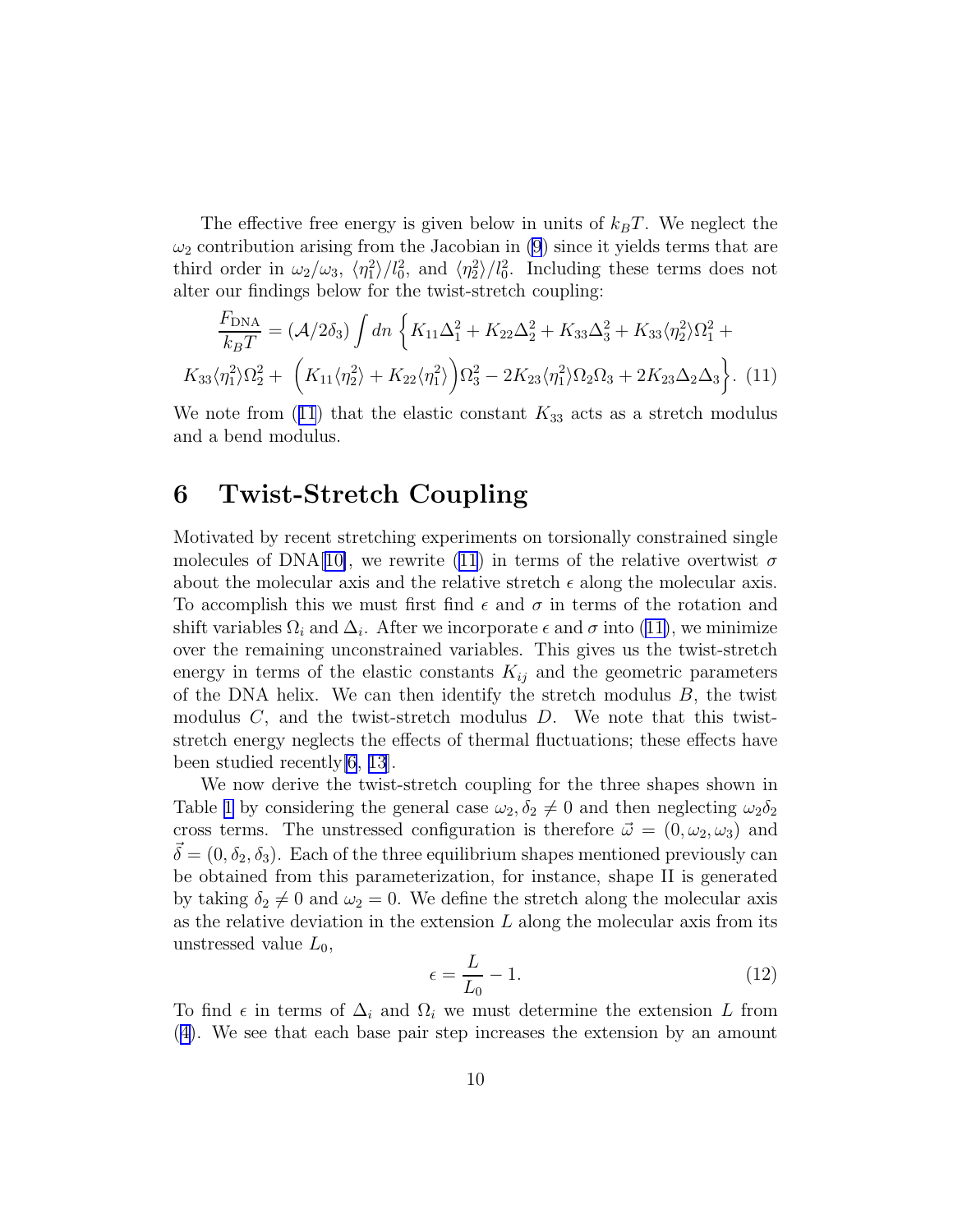$\vec{\delta} \cdot \vec{\omega}/|\vec{\omega}|$  in the direction  $\vec{\omega}/|\vec{\omega}|$ . The total extension for N steps in the distorted configuration is therefore

$$
L = N\vec{\delta}' \cdot \frac{\vec{\omega}'}{|\vec{\omega}'|} \tag{13}
$$

where the primes refer to the distorted state, *i.e.*  $\vec{\delta}' = (\Delta_1, \delta_2 + \Delta_2, \delta_3 + \Delta_3)$ . Wecan now expand ([12\)](#page-9-0) to linear order in the  $\Omega_i$  and  $\Delta_i$  and to quadratic order in the small parameters  $\delta_2/\delta_3$  and  $\omega_2/\omega_3$ :

$$
\epsilon = \frac{\Delta_3}{\delta_3} + \left(\frac{\delta_2}{\delta_3} - \frac{\omega_2}{\omega_3}\right) \frac{\Omega_2}{\omega_3} + \frac{\omega_2}{\omega_3} \frac{\Delta_2}{\delta_3} + \frac{\omega_2^2}{\omega_3^2} \frac{\Omega_3}{\omega_3}.
$$
 (14)

Note that when the helix axis offset of the helical stack is zero  $(\delta_2 = \omega_2 = 0)$ , the stretch reduces to  $\epsilon = \Delta_3/\delta_3$ . We also note that when  $\omega_2 = 0$   $\Delta_3$  and  $\Omega_2$ are the only distortions contributing to the stretch.

We must express the relative excess link  $\sigma = (Lk/Lk_0) - 1$  in terms of the  $\Omega_i$ , where the linking number Lk is the number of times the plates rotate about the molecular axis over the length of the stack. In its unstressed state, DNA has linking number  $Lk_0 = L_0/l_0$ . (We are working in the force regime where the molecular axis is nearly straight, and hence link and relative twist about the molecular axis are synonymous.) We see from [\(4](#page-5-0)) that it takes  $2\pi/|\vec{\omega}|$  steps to complete one revolution about the molecular axis. Therefore in N steps the top plate has rotated by  $N|\vec{\omega}|/2\pi$  relative to the bottom plate. The relative excess twist about the molecular axis is therefore

$$
\sigma = \frac{|\vec{\omega}'|}{|\vec{\omega}|} - 1,\tag{15}
$$

where  $\vec{\omega}' = (\Omega_1, \omega_2 + \Omega_2, \omega_3 + \Omega_3)$ . Expanding (15) to linear order in the  $\Omega_i$ and to quadratic order in  $\omega_2/\omega_3$ , we find

$$
\sigma = \frac{\omega_2}{\omega_3} \frac{\Omega_2}{\omega_3} + \left(1 - \frac{\omega_2^2}{\omega_3^2}\right) \frac{\Omega_3}{\omega_3}.
$$
\n(16)

Note that when  $\omega_2 = 0$ , the base pairs are perpendicular to the molecular axis and the relative excess twist is simply  $\Omega_3/\omega_3$ .

Solving(14) for  $\Delta_3$  and (16) for  $\Omega_3$ , we substitute into ([11\)](#page-9-0) and minimize over  $\Delta_{1,2}$  and  $\Omega_{1,2}$ . This gives the effective twist-stretch energy per length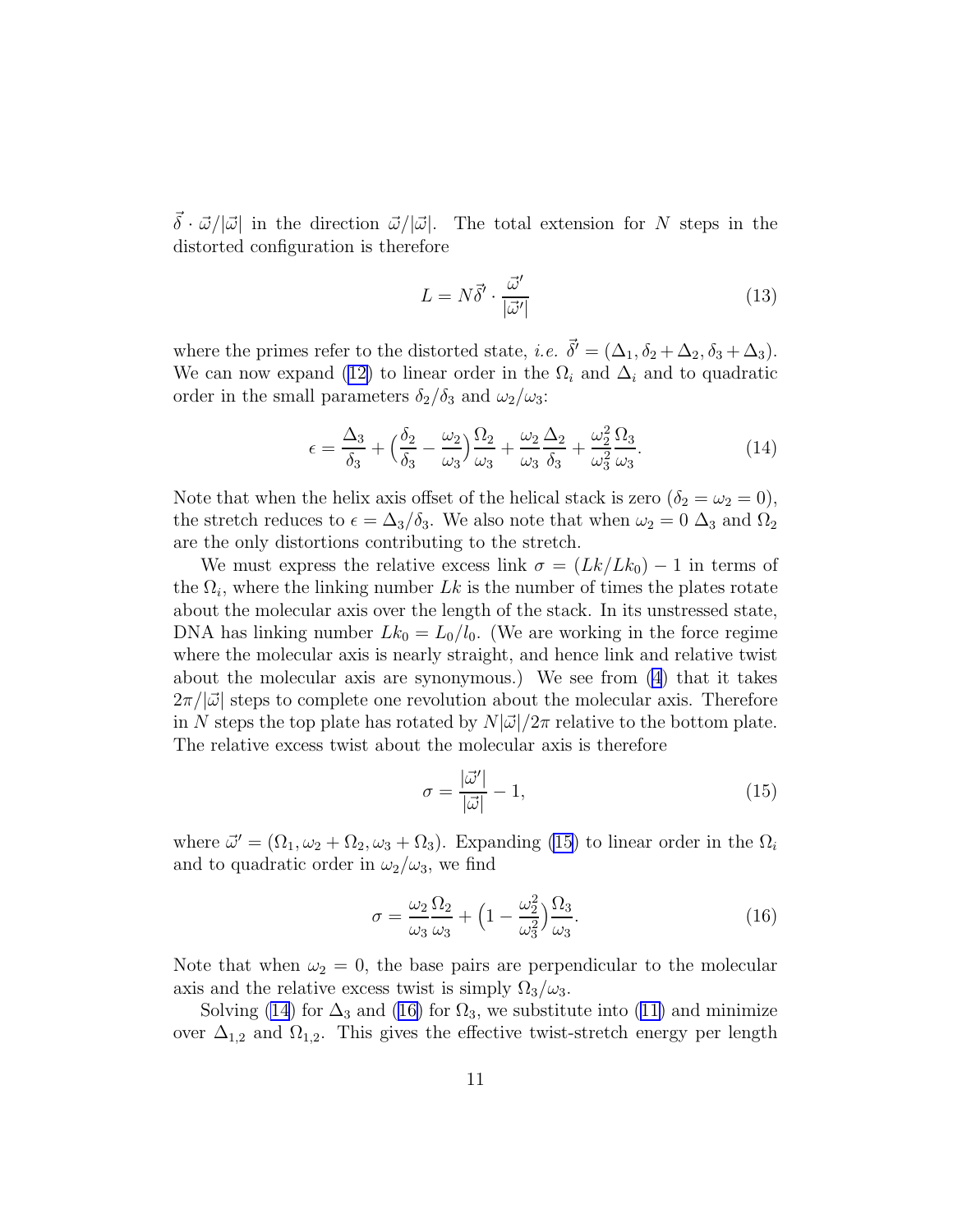along the molecular axis:

$$
\frac{F_{TS}(\epsilon,\sigma)}{N\delta_3 k_B T} = \frac{\mathcal{A}}{2} \left( B\epsilon^2 + C\sigma^2 + 2D\epsilon\sigma \right),\tag{17}
$$

where N is the total number of plates, B is the stretch modulus, C is the twist modulus, and D is the twist-stretch modulus. To zeroth order in the small parameters  $\delta_2/\delta_3$  and  $\omega_2/\omega_3$  the stretch and twist moduli are:

$$
B = K_{33} - K_{23}^2 / K_{22}
$$
  
\n
$$
C = (\omega_3^2 / \delta_3^2) (K_{11} \langle \eta_2^2 \rangle + \langle \eta_1^2 \rangle (K_{22} - K_{23}^2 / K_{33})).
$$
\n(18)

B, C, and D have dimension  $L^{-3}$  and therefore the coefficients of the quadratic dimensionless strains in (17) scale as a persistence length divided by the square of the helical pitch as found previously  $[5]$  $[5]$  $[5]$ . The twist-stretch couplings  $D_i$  for the three shapes given in Table [1](#page-6-0) are shown below to lowest order in the helix axis offsets  $r_i$ :

$$
D_{\rm I} = 0
$$
  
\n
$$
D_{\rm II} \approx \frac{K_{23}}{K_{33}} \Big( K_{33} - \frac{K_{23}^2}{K_{22}} \Big) \frac{r_{\rm II}}{\delta_3}
$$
  
\n
$$
D_{\rm III} \approx \frac{K_{23}}{K_{33}} \Big( K_{33} - \frac{K_{23}^2}{K_{22}} \Big) \frac{r_{\rm III}}{\delta_3} + \Big( K_{11} \frac{\langle \eta_2^2 \rangle}{\langle \eta_1^2 \rangle} + K_{22} - K_{33} \Big) \Big( \frac{r_{\rm III}}{\delta_3} \Big)^2, \quad (19)
$$

where the helix axis offsets for each shape are  $r_I = 0$ ,  $r_{II} = \delta_2$ , and  $r_{III} \approx$  $\omega_2 \delta_3/\omega_3$ . In performing the calculation of the twist-stretch moduli we have made two simplifications: 1) we have dropped the quadratic terms in the helix axis offset that are proportional to  $K_{23}$  and 2) we have not included the  $\omega_2$ contributions arising from the Jacobian in [\(9](#page-7-0)). This last simplification does not affect our conclusions concerning the twist-stretch coupling (TS) shown in Table [2](#page-12-0) since  $\omega_2$  contributions can only affect the twist-stretch coupling of shape III and shape III already has twist-stretch couplings in both the isotropic and anisotropic models.

We see from  $(19)$  that the twist-stretch coupling in our rigid plate model vanishes when the helix axis offset  $r$  vanishes. However, calculations for a pretwisted rod of material with a three-dimensional isotropic elasticity yield a twist-stretch coupling for zero helix axis offset provided the rod crosssection is not circular[\[18](#page-17-0)]. To achieve consistency with our results, it seems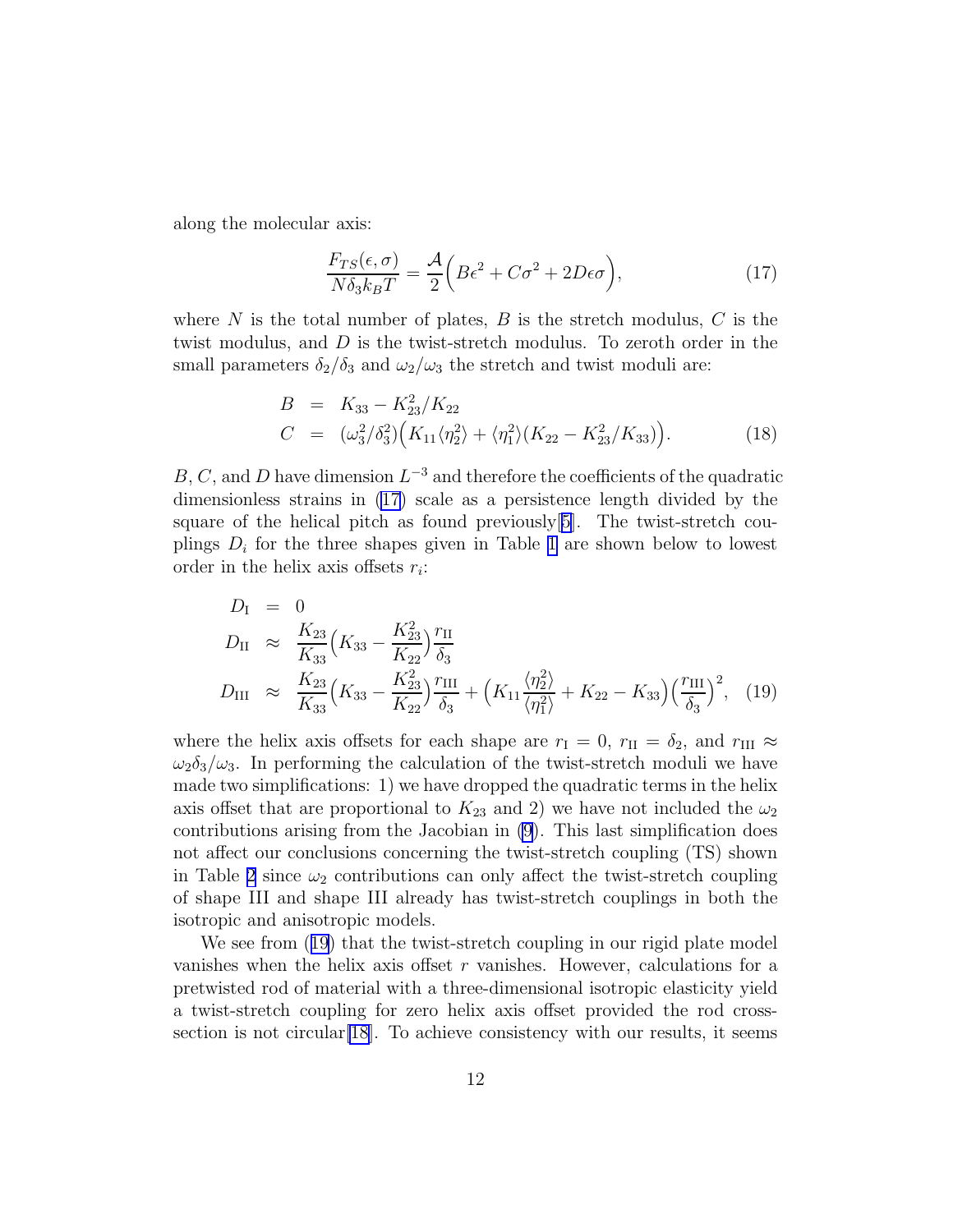<span id="page-12-0"></span>Table 2: Determination of the twist-stretch coupling for each shape of Bform DNA is shown below. The symbol TS signifies that there is a nonzero twist-stretch coupling.

|       |                             |              | Helix Axis Isotropic Model Anisotropic Model |
|-------|-----------------------------|--------------|----------------------------------------------|
| Shape | Offset                      | $(K_{23}=0)$ | $(K_{23} \neq 0)$                            |
|       |                             |              |                                              |
| Ш     |                             |              | TS                                           |
| Ш     | $\omega_2\delta_3/\omega_3$ |              | ГS                                           |

likely that the magnitude of this coupling decreases as the elastic constants coupling in-plane strains (*i.e.*,  $u_{xx}$ ,  $u_{xy}$ ,  $u_{yy}$ ) increase. We can thus view our calculation as the limit when these elastic constants diverge.

We also see that in the isotropic limit  $(K_{23} = 0)$  the twist-stretch coupling for shape III scales quadratically with the small helix axis offset as found previouslyin Refs.  $[5, 12]$  $[5, 12]$  $[5, 12]$  $[5, 12]$  $[5, 12]$ . However, when the  $K_{23}$  anisotropy is nonzero, the twist-stretch coupling scales linearly with the small helix axis offset. We note that the twist-stretch coupling in the isotropic limit vanishes for shape II since it has  $\omega_2 = 0$ . However, shape III yields a twist-stretch coupling in both the isotropic and anisotropic cases since it has  $\omega_2 \neq 0$ . This may be explained by considering the manner in which the plates are stacked in the two different geometries. In shape II the plates are stacked perpendicular to the molecular axis. In this case, the plates can move along the molecular axis without rotating in response to the stretching force. In shape III the plates are not perpendicular to the molecular axis, but are instead perpendicular to the local tangent  $d\vec{r}/dn$ . In order to align the plates perpendicular to the molecular axis, they must twist. This implies that an isotropic rod *bent* into the shape of a helix will have a twist-stretch coupling, but carving a helical shape out of isotropic material will not produce a twist-stretch coupling.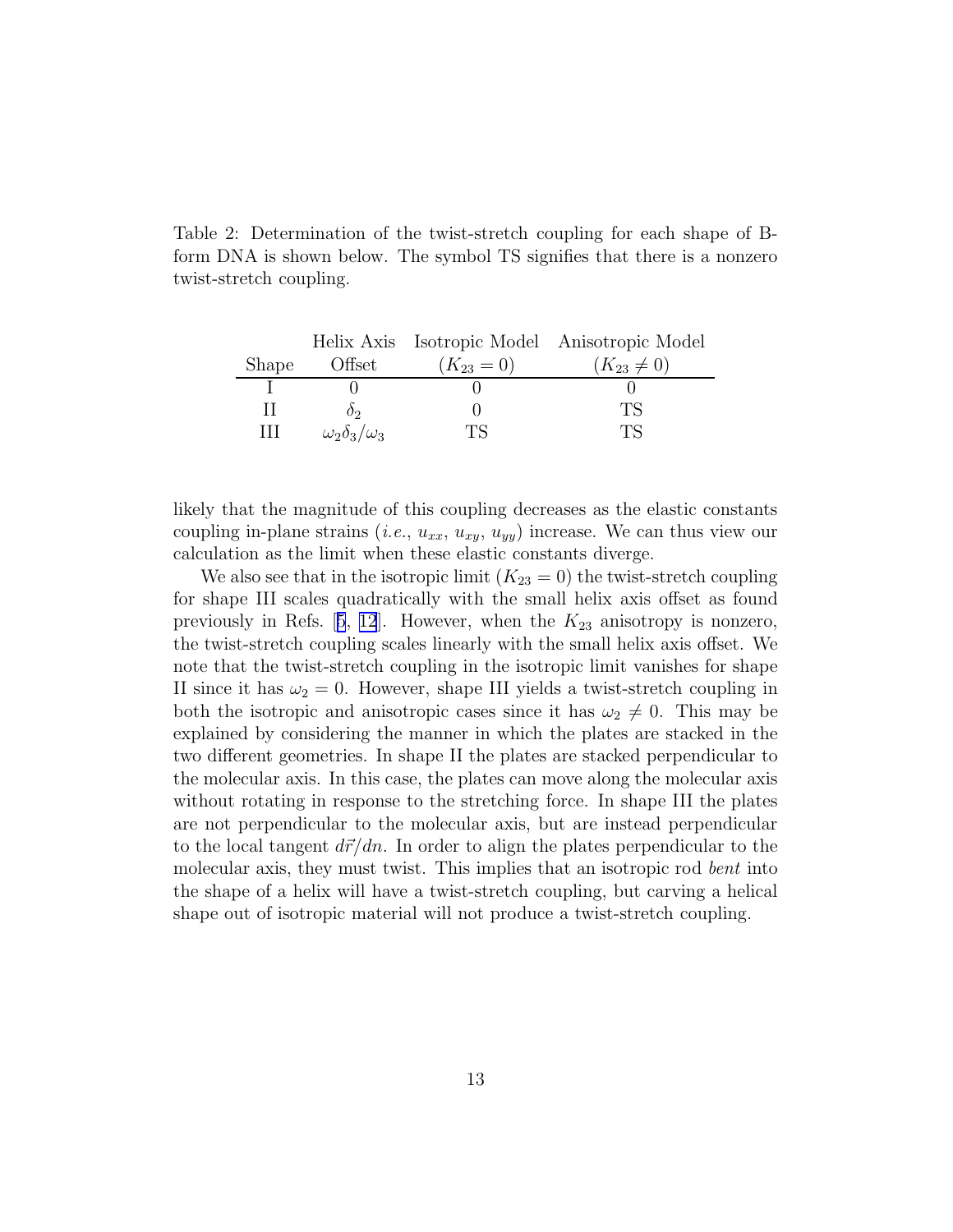#### 7 Comparison to the Ribbon Model of DNA

We compare our plate model to a ribbon model of DNA recently discussed in Ref.[[12](#page-16-0)]. There we modeled DNA as a thin helical ribbon that is only allowed to stretch along the ribbon axis. Changes in extension along the molecular axis arose from changes in the angle the ribbon tangent makes with the molecular axis and from stretching the ribbon axis. We showed that the twist-stretch coupling scaled quadratically with the helix axis offset if the twist-bend, twist-stretch, and bend-stretch couplings for twists and bends about and stretches along the *ribbon axis* were set to zero.

To make a direct comparison between the two models we consider the unstressed configuration  $\vec{\delta} = (0, 0, \delta_3)$  and  $\vec{\omega} = (0, \omega_2, \omega_3)$  and do not allow stretch along the 1 and 2 axes of each plate by setting  $\Delta_1 = \Delta_2 = 0$ . This corresponds to a helical stack of plates with the planes of the plates perpendicular to the tangent to the curve  $\vec{r}$  connecting the geometric centers of the plates and stretching only allowed along the tangent  $d\vec{r}/dn$ . When we set $\Delta_1 = \Delta_2 = 0$  in ([11\)](#page-9-0), we find a free energy identical to the one studied previously[\[12](#page-16-0)]. We see below that our expression for the free energy admits all of the couplings found in the ribbon model, namely the bend-stretch  $(\Omega_2\Delta_3)$ , twist-bend  $(\Omega_2\Omega_3)$ , and twist-stretch  $(\Omega_3\Delta_3)$  couplings. (We have included the  $\omega_2$  contributions from the Jacobian and kept each coupling to lowest order in  $\omega_2/\omega_3$  and the second moments.)

$$
\frac{F_{\text{ribbon}}}{k_B T} = \left(\mathcal{A}/2\delta_3\right) \int dn \left\{ K_{33} \langle \eta_2^2 \rangle \Omega_1^2 + K_{33} \langle \eta_1^2 \rangle \Omega_2^2 + \left( K_{11} \langle \eta_2^2 \rangle + K_{22} \langle \eta_1^2 \rangle \right) \Omega_3^2 + K_{33} \Delta_3^2 + 2K_{33} \frac{\omega_2}{\delta_3} \langle \eta_1^2 \rangle \Omega_2 \Delta_3 - 2K_{23} \langle \eta_1^2 \rangle \Omega_2 \Omega_3 - 2K_{23} \frac{\omega_2}{\delta_3} \langle \eta_1^2 \rangle \Omega_3 \Delta_3 \right\}.
$$
\n(20)

We find that the presence of the the last two terms leads to twist-stretch couplings that scale linearly with the helix axis offset  $D \sim (K_{23}/K_{33})r_{\text{III}}/\delta_3$ . If we set  $K_{23} = 0$ , the lowest order contribution is quadratic in the helix axis offset and we obtain the result  $D \sim K_{33}(r_{\text{III}}/\delta_3)^2$  found previously[\[5](#page-16-0), [12](#page-16-0)].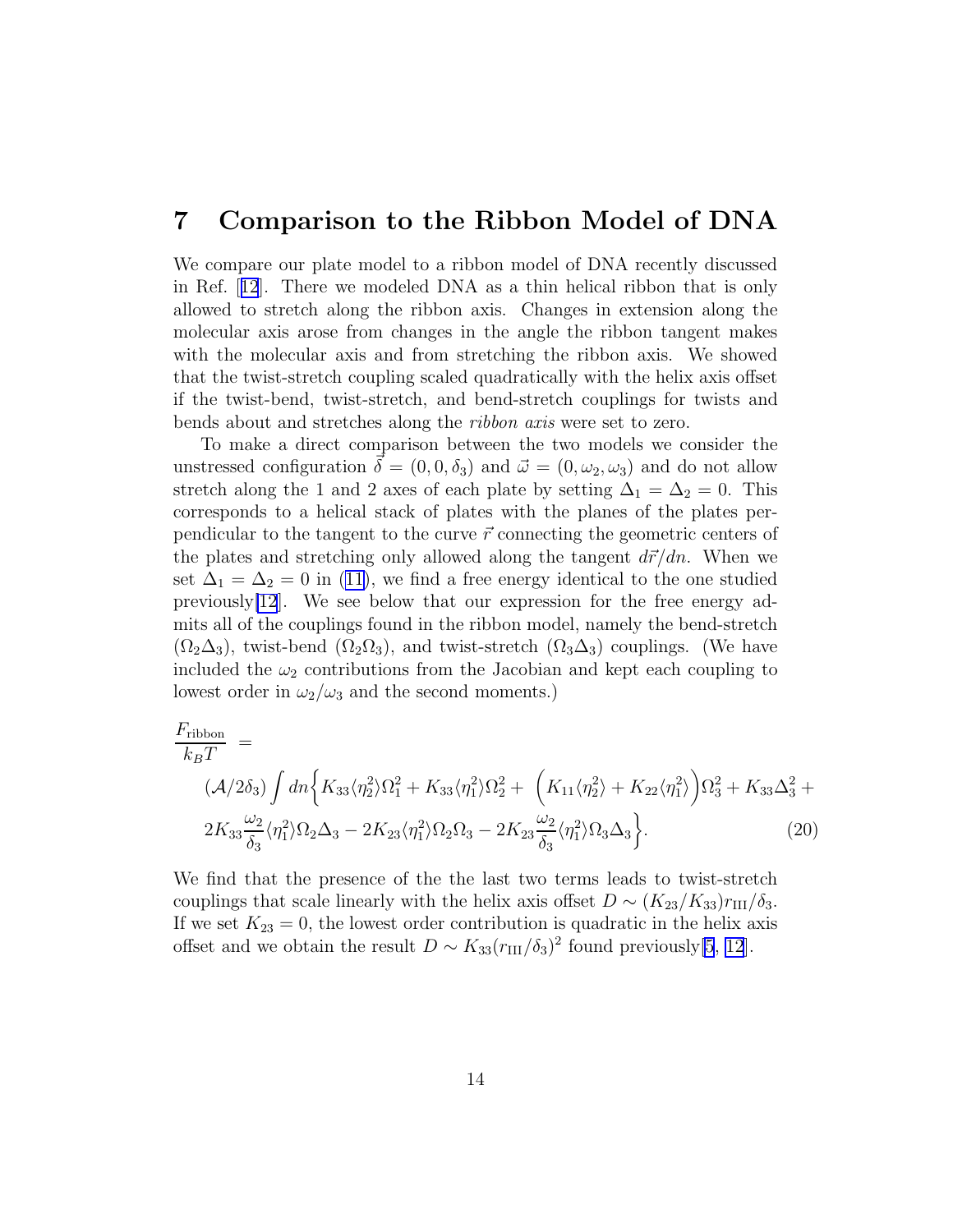# 8 Conclusion

We have presented an elasticity theory for B-form DNA modeled as a stack of thin, rigid plates. The symmetry of the DNA molecule and the assumption of plate rigidity enabled us to reduce the number of contributing elastic constants to four. We then derived an effective twist-stretch energy for DNA in terms of the relative excess twist  $\sigma$  about the molecular axis and the stretch  $\epsilon$  along the molecular axis. We found an effective twist-stretch coupling with terms that scale linearly and quadratically with the small helix axis offset. We have argued that deformations of the base pairs are more costly than deviations in the shifts and rotations of the base pairs from their unstressed values. We therefore conclude that in the force regime where deformations of the plates are negligible, the twist-stretch coupling is due to a nonzero helix axis offset. We have also found that shape II, in which the normals to the base pairs parallel to the molecular axis, does not have a twist-stretch coupling in the limit  $K_{23} = 0$ . Since recent experiments show that there is a large twist response to stretch, this implies that either the coupling  $K_{23}$  is relevant for an elastic description of B-DNA or that the unstressed straight state of B-DNA is composed of base pairs that tilt relative to the molecular axis.

An important next step is to estimate the elastic constant  $K_{23}$  to determine the relative magnitudes of the isotropic and anisotropic terms in the twist-stretch coupling. One might also calculate the twist-stretch coupling for DNA plasmids where the unstressed state of the molecular backbone is circular rather than linear. This calculation could provide a theoretical estimate of the twist-stretch coupling found in experiments on complexes of Rec-A protein with DNA plasmid[\[9](#page-16-0)].

#### Acknowledgments

We would like to thank D. Bensimon, J.F. Marko, and J.D. Moroz for helpful comments. CSO, RDK, and TCL were supported in part by NSF grant DMR94–23114. RDK was also supported in part by NSF grant DMR95– 20175 and PN was partially supported by NSF grant DMR95–07366.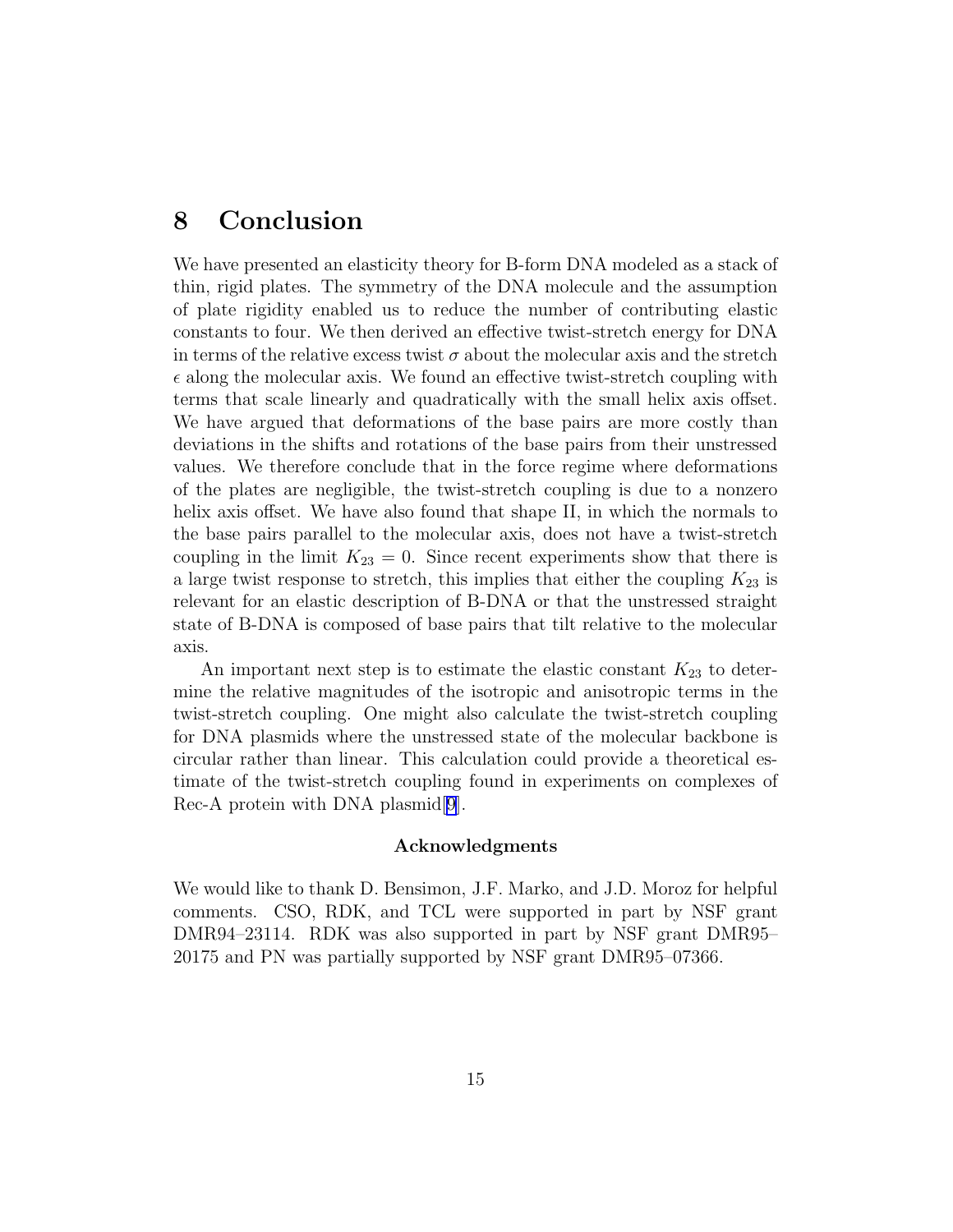#### <span id="page-15-0"></span>Appendix: Translational Invariance of the Plate Origin

We comment here on the invariance of our model under the choice of the plate origin. This is an important feature since a twisted stack of plates can be described by an infinite number of one-dimensional curves depending on the choice of the reference point on each plate. We proceed by considering a change in the origin, or, in particular a change in the coordinate system such that  $\vec{x} = (\eta_1, \eta_2, s) \rightarrow \tilde{x} = (\eta_1, \eta_2, s) + \vec{R}$  where  $\vec{R}$  is an arbitrary vector. While this translation does not affect the relative rotation of two consecutive plates  $\vec{\omega}$ , it does affect the *relative translation*. Consider the action of  $g = (\vec{\omega}, \delta)$  on  $\vec{x}$ :

$$
\vec{x} \xrightarrow{g} \vec{x} + \vec{\delta} - \vec{\omega} \times \vec{x}.\tag{21}
$$

We now consider the transformation in (21) shifted by  $\vec{R}$  and compare it to the transformation  $\tilde{q} = (\tilde{\omega}, \tilde{\delta})$  written in terms of the new coordinate system  $\tilde{x}$ .

$$
\vec{x} + \vec{R} = \tilde{x} + \tilde{\delta} - \tilde{\omega} \times \tilde{x} \equiv \left[ \left( \tilde{x} - \vec{R} \right) + \vec{\delta} - \vec{\omega} \times \left( \tilde{x} - \vec{R} \right) \right] + \vec{R} \tag{22}
$$

In order for g and  $\tilde{g}$  to act the same way, we must choose  $\tilde{\omega} = \vec{\omega}$  and  $\tilde{\delta} = \vec{\delta} - \vec{\omega} \times \vec{R}$ . We note that not only does  $(\vec{\omega}, \vec{\delta})$  transform as above, but in addition, due to the linearity of the transformation,  $(\vec{\Omega}, \vec{\Delta})$  transforms the same way. As a result, we see that the derivatives of interest in [\(8](#page-7-0)) transform as

$$
\partial_z u_i = [\Delta_i - \epsilon_{ijk}\Omega_j \eta_k]/\delta_3 \longrightarrow \left[\Delta_i + \epsilon_{ijk}\Omega_j \left(\eta_k - R_k\right) + \epsilon_{ijk}\Omega_j \vec{R}_k^{tr}\right]/\delta_3, (23)
$$

where  $\vec{R}_{k}^{tr}$  is the projection of  $\vec{R}$  onto the  $\eta_1 - \eta_2$  plane. Since changing the base point on each slab only requires components of  $\vec{R}$  in that plane, we see that the last two terms in (23) cancel and the relevant derivatives are invariant with respect to the choice of the origin on the plate. Thus we are free to choose the most convenient origin for any calculation of interest.

### References

[1] Marko J.F. and Siggia E.D., Macromolecules 24 (1994) 981-988.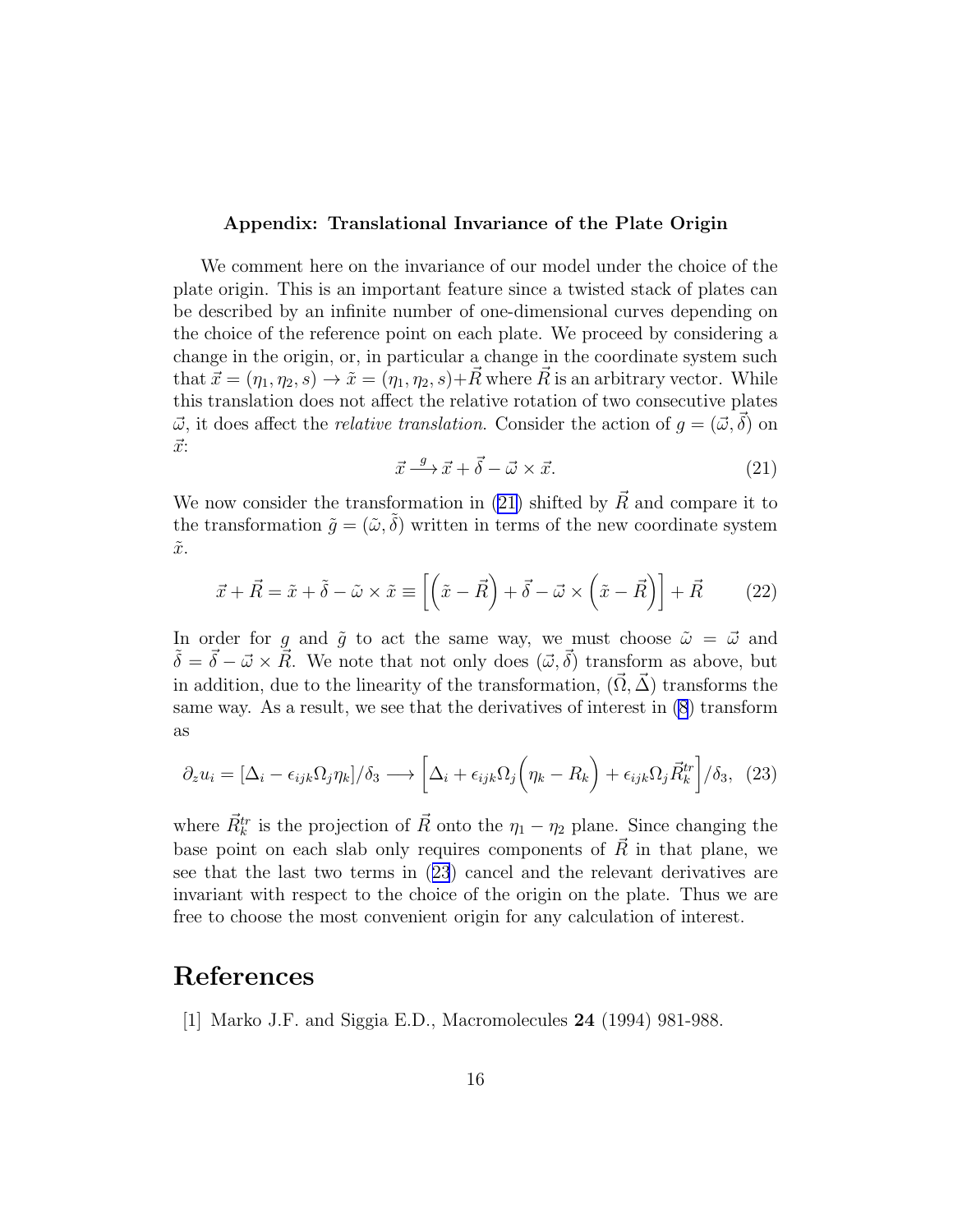- <span id="page-16-0"></span>[2] Marko J.F. and Siggia E.D., Macromolecules 28 (1995) 8759-8770.
- [3] Fain B., and Rudnick J., "Conformations of Linear DNA", preprint ([cond-mat/9610126](http://arxiv.org/abs/cond-mat/9610126)), (1996).
- [4] Marko J.F., Europhys. Lett. 38 (1997) 183.
- [5] Kamien R.D., Lubensky T.C., Nelson P, and O'Hern C. S., Europhys. Lett. 38 (1997) 237-242.
- [6] Bouchiat C. and Mézard M., preprint [\(cond-mat/9706050](http://arxiv.org/abs/cond-mat/9706050)),  $(1997)$ .
- [7] Smith S.B., Cui Y.J., and Bustamante C., Science 271 (1996) 795-799.
- [8] Wang M.D., Yin H., Landick R., Gelles J., and Block S.M., Biophysical Journal 72 (1997) 1335-1346.
- [9] Stasiak A. and Di Capua E., Nature 299 (1982) 185-186.
- [10] Strick T.R., Allemand J.F., Bensimon D., Bensimon A., and Croquette V., Science 271 (1996) 1835-1837.
- [11] Cluzel P. *et. al.*, Science 271 (1996) 792-794.
- [12] Kamien R.D., Lubensky T.C., Nelson P, and O'Hern C. S., "Twist-Stretch Elasticity of DNA", Proceedings of MRS Fall 1996 Meeting, Boston, MA.
- [13] Moroz J.D. and Nelson P., preprint, (1997).
- [14] The helical geometry of the DNA molecule alone cannot explain the twist-stretch coupling. Consider straightening out the helical sugarphosphate backbones without changing the length per phosphate 0.6 nm or the distance from the center of the molecule 0.9 nm. Since each base pair step is  $h = 0.34$  nm, the circumferential length per step is  $l_c = \sqrt{.6^2 - .34^2}$  nm. The corresponding twist angle per step is given by [[15](#page-17-0)]  $\theta = 2 \arcsin((l_c/2)/.9 \text{nm}) = 32^\circ$ . An extension of the molecule by  $\delta h/h = \epsilon$ , yields an untwisting by an amount  $\sigma = \delta \theta / \theta = \sigma_{\epsilon=0} - \epsilon / 2.0$ . The twist response to stretch given by the coefficient of  $\epsilon$  in  $\sigma$  versus  $\epsilon$ is much smaller than the coefficient  $(\approx 7)$  found experimentally [10].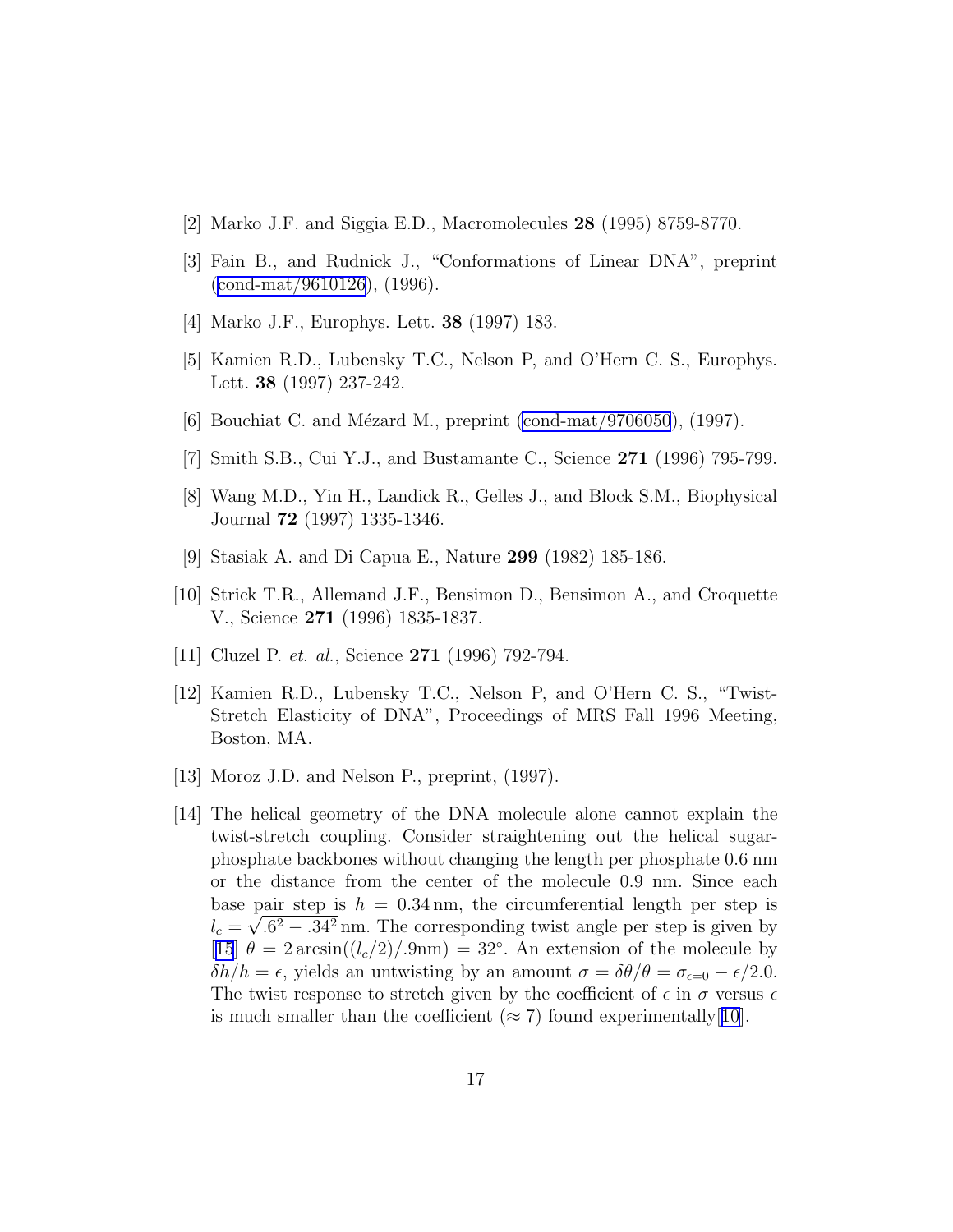- <span id="page-17-0"></span>[15] Calladine C. R. and Drew H. R., *Understanding DNA: the molecule and how it works*, Academic, London (1992).
- [16] Lavery R. and Sklenar H., Journal of Biomelecular Structure & Dynamics 6 (1989) 655-667.
- [17] Saenger W., *Principles of Nucleic Acid Structure*, Springer-Verlag, New York (1984).
- [18] Krenk S., Journal of Applied Mechanics 50 (1983) 137-142.